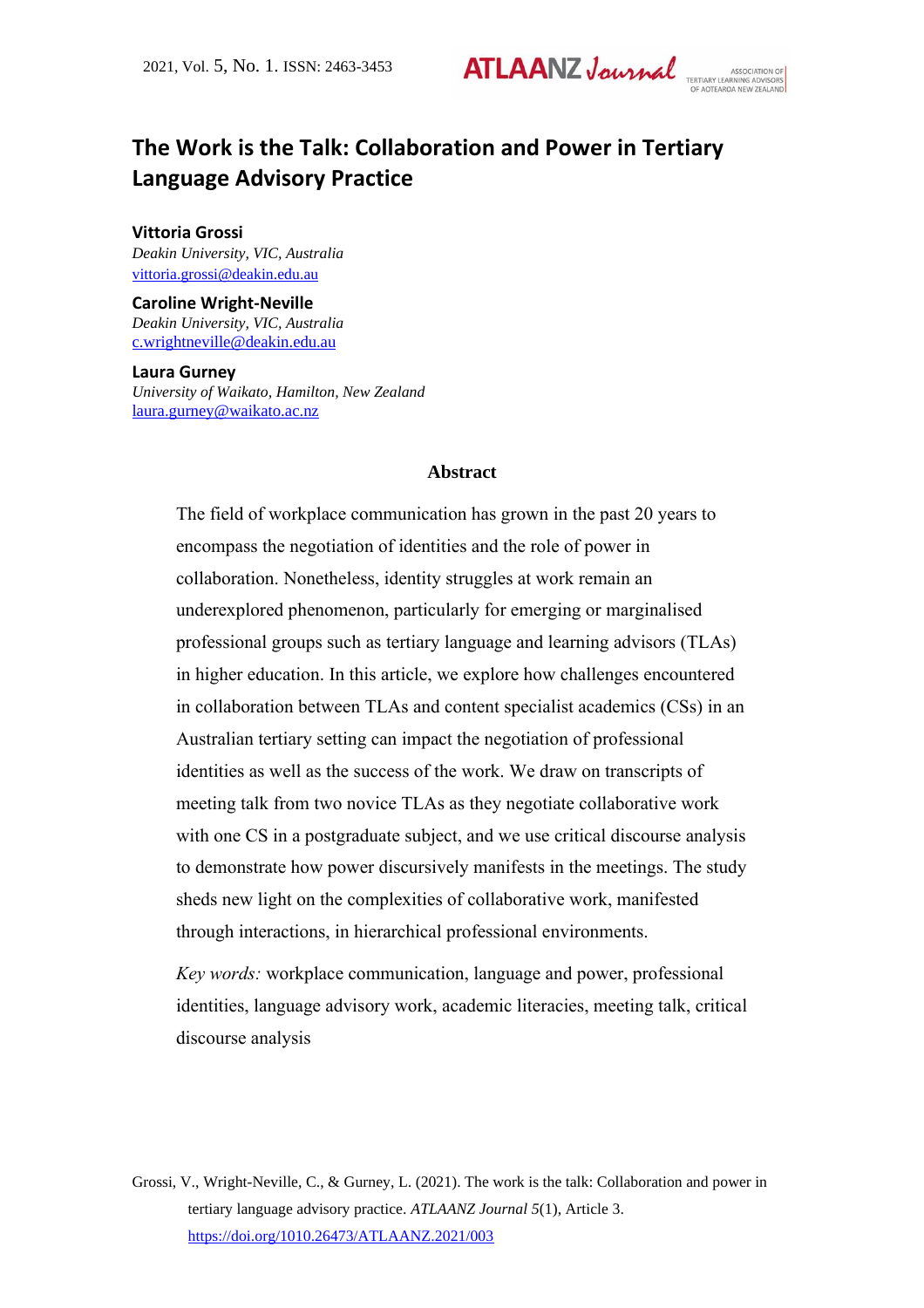## **Background**

Significant developments in recent decades have prompted Australian universities to review teaching, learning and assessment models, including the provision of language and learning support (Brucken & Delly, 2009). Student and staff mobility, in connection with institutional and government-led internationalisation efforts, and aggressive domestic and international student recruitment agendas, have contributed to increasing diversification of student cohorts within universities (Baik & Greig, 2009; Murray, 2010; Percy, 2011). In consideration of the diversity of the student body—who come to university with a range of cultural, linguistic, socioeconomic, professional, and educational practices—there is a greater focus on providing support to attract and retain students, address perceived inequalities, and promote successful completion of academic programmes. Further, the push to prepare work-ready graduates has necessitated the development of employability skills in response to industry. Notwithstanding the heterogenous needs and experiences of students, research confirms the benefits of appropriate language and academic skills support for all (Larcombe & Malkin, 2008; Scouller et al., 2008). Subsequently, the teaching of communication skills has become a pronounced need (Johnson et al., 2015).

Tertiary teaching is more than ever a shared space, where a greater number of *knowledge workers*, including tertiary language and learning advisors (TLAs), are involved in student support (Macdonald et al., 2013). TLAs work alongside academics and other staff, including librarians and online learning specialists, to support undergraduate and postgraduate students throughout their studies. TLA work was historically delineated as a separate remedial service where academic staff could refer students in need of support, or students could self-refer to individual assistance or generic workshops (Chanock, 2011a, 2011b). However, this 'bolt-on' or one-size-fitsall model of general academic skills development has been problematised (Wingate, 2006), such that the *embedding* of academic literacies within the teaching of disciplinary content is now the preferred approach (see Percy, 2011; Stratilas, 2011; Wingate, 2006, 2015, amongst others). Consistent with the conceptualisation of literacy as grounded social practice which extends beyond context-free mechanics of language, academic literacy skills are now taught alongside discipline-specific content with the aim to increase students' awareness of communicative and epistemological norms that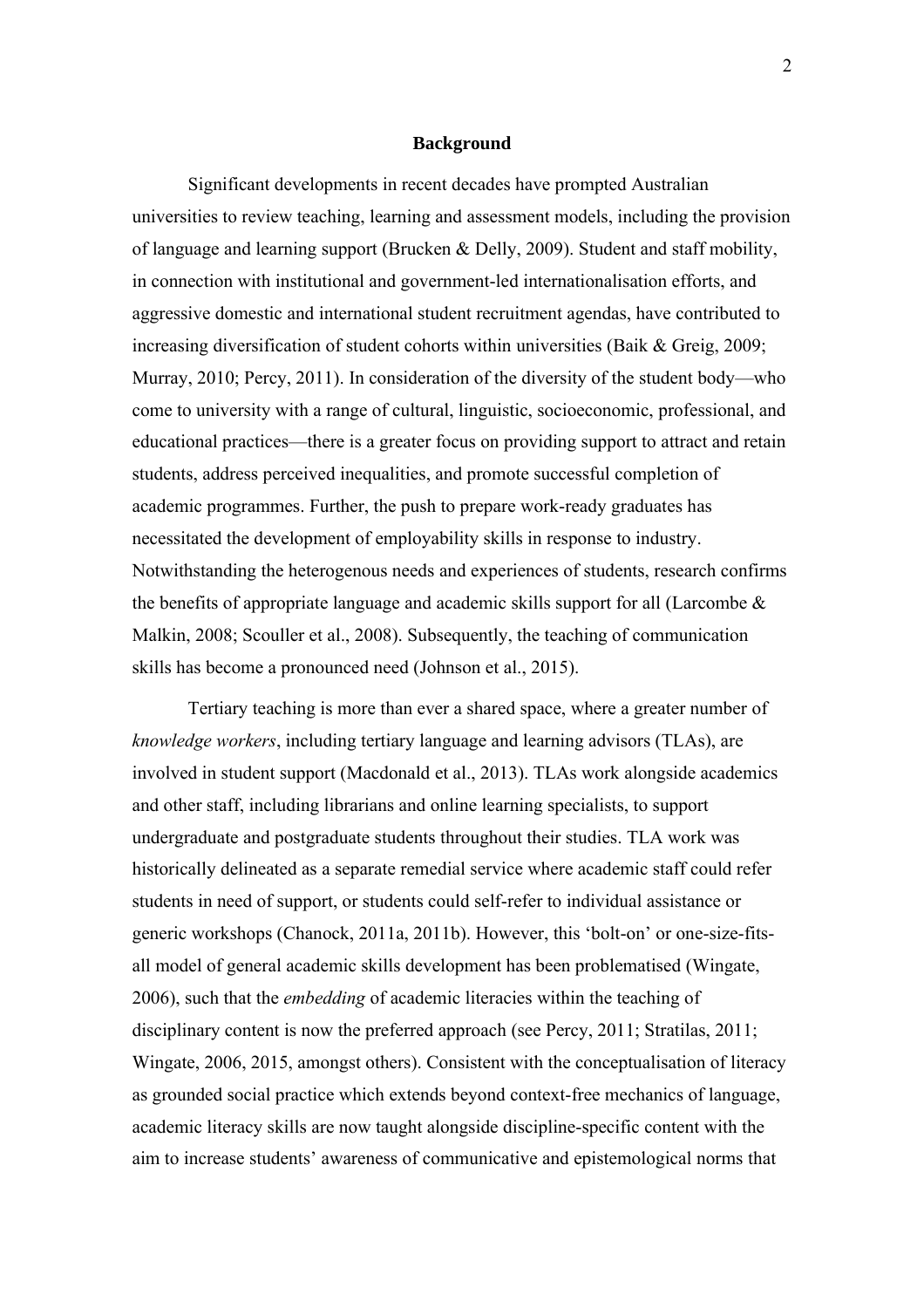preside in their disciplines (see Lea & Street, 1998, 2006; Young & Muller, 2010). Numerous studies confirm the success of embedded and collaborative teaching, recognising the opportunities it presents to teach academic literacy skills and reach greater numbers of students (Evans et al., 2019; Harris & Ashton, 2011; Maldoni, 2018; Stratilas, 2011; Veitch & Johnson, 2016; Wingate, 2018; Wingate et al., 2011). However, distribution of expertise is paramount in determining the effectiveness of this approach to teaching (Arkoudis, 2018). The absence of unified practices and viable models for collaboration can be a serious impediment. As explored in this paper, an added barrier is the hierarchical nature of the contemporary university, where stratification within the academy is well recognised (see also White, 2012).

In working with academic teaching staff, to whom we refer in this paper as content specialists (CSs), under the embedding approach TLAs join an increasingly shared *third space* in tertiary teaching practice. The concept of the third space, proposed by Bhabha (1990, 1994) as a metaphor to denote interculturality, and later by Kramsch (1993) to frame 'third culture' for language learners within intercultural communication contexts, is now widely used across the social sciences (Zhou & Pilcher, 2019). In the academy, the third space has aptly described the newly created work spaces in which academic, professional and administrative staff work collaboratively, blurring traditional boundaries and complicating the demarcation of identities (Whitchurch, 2008). In the context of TLA practice, the notion of the third space is explored by Briguglio (2014), who discusses staff involved in embedding projects as "operating in a cross-disciplinary space that combine[s] the expertise of both parties to come up with more creative solutions" (p. 27). Briguglio's (2014) model underscores the success of embedding as strongly reliant on collaboration between TLAs and CSs.

The contemporary workplace is typified by movement and boundary-crossing, where interdisciplinary teams have become more common (Angouri et al., 2018). Working in interdisciplinary teams in the third space is seen as desirable for many reasons. Given the complex nature of modern work (Frost & Jean, 2003), the third space brings professionals with diverse skills together. Current management approaches view teamwork as consistent with the new work order of fast capitalism (Gee & Lankshear, 1995). In the tertiary sector, it has been argued that such business models can usefully contribute to the success of embedding work (Brucken & Delly, 2009). While we would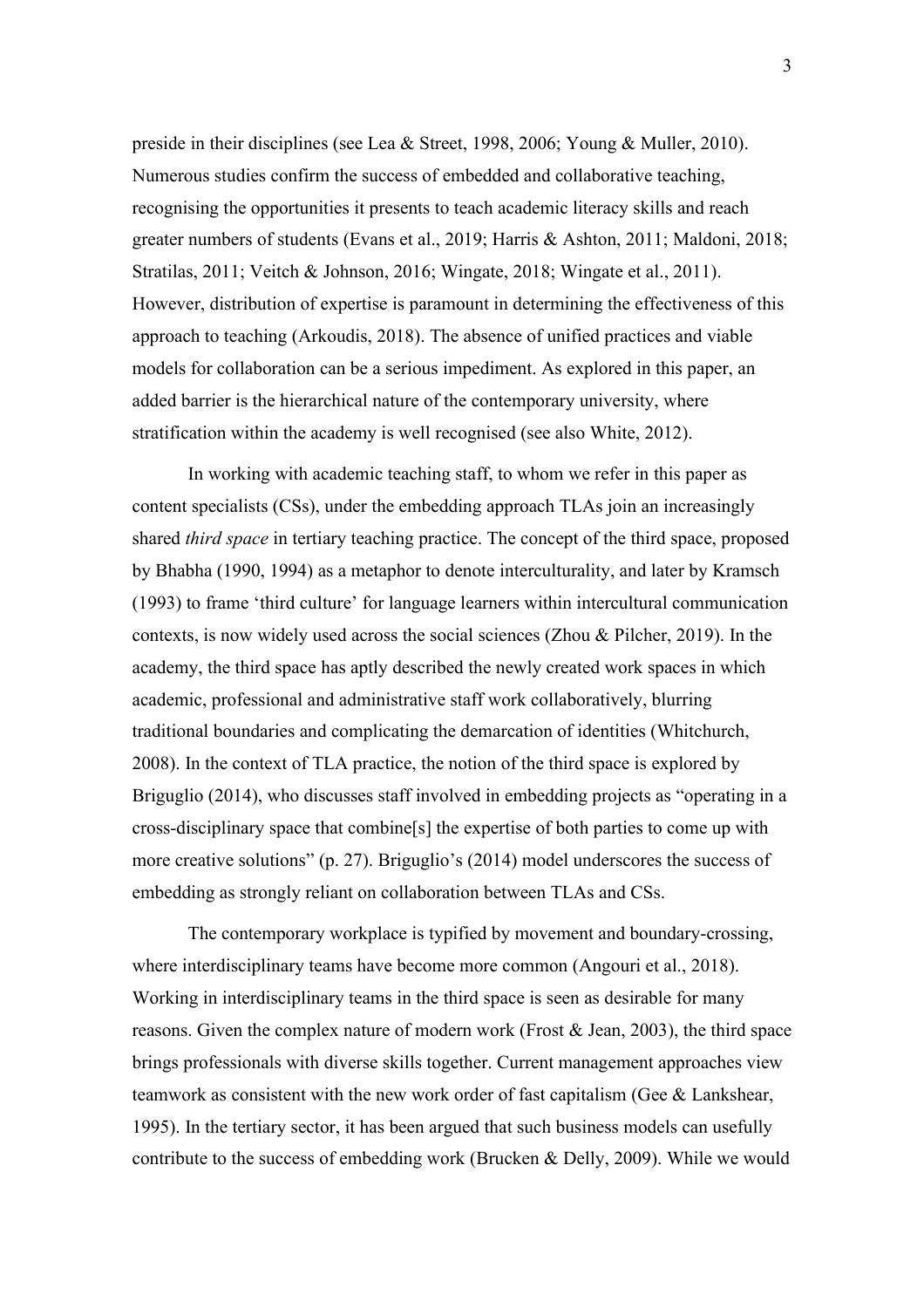proceed cautiously in appropriating management discourses into pedagogical practice, based to no small extent on our misgivings concerning the 'common sense' rationality of neoliberalised governance approaches in higher education and the simplistic answers they pose to complex problems (Gurney & Grossi, 2019; Torres, 2011), it is valid to acknowledge these as salient discourses shaping the professional contexts in which TLAs operate.

Nonetheless, there are inherent challenges to working collaboratively, which manifest due to structural and epistemic factors; in other words, collaboration can be undermined (or facilitated) by both *how* professionals are positioned within institutional hierarchies, as well as *what* their professional expertise is seen to encompass (see Choi & Richards, 2017). Collaborative practices have implications for individual and team identity negotiation, as professionals produce new discourse practices which reshape knowledge and professional identities (Iedema & Scheeres, 2003; Whitchurch, 2008). Furthermore, research suggests that tensions are likely arise in interactions (see Angouri, 2018), which generate significant potential for conflict in response to institutional and discipline hierarchies. Schnurr and Van De Mieroop (2017) indicate that identity struggles may be particularly pronounced in emerging or marginalised professional groups, such as TLAs (see also Gurney & Grossi, 2019), where group members find themselves in the difficult position of "constructing and enacting a professional identity while at the same time creating and negotiating the very boundaries of the profession which functions as the backdrop against which this identity construction is taking place" (p. 7). These authors also note that struggles in identity negotiation remain relatively under-researched, despite growing discourse analysis on workplace identity construction (Schnurr & Van De Mieroop, 2017). An adjacent arena in which identity struggles may occur is professional knowledge. The discipline specificity of academic literacy practices (Lea & Street, 1998, 2006) necessitates shared understandings between TLAs and CSs concerning what constitutes 'effective' communication in situ (Thies, 2012). While multidisciplinary teams whose members recognise each other's expertise have greater capacity to work together effectively, the expertise of TLAs is not necessarily understood or valued (Evans et al., 2019; Stevenson & Kokkien, 2007; Strauss, 2013).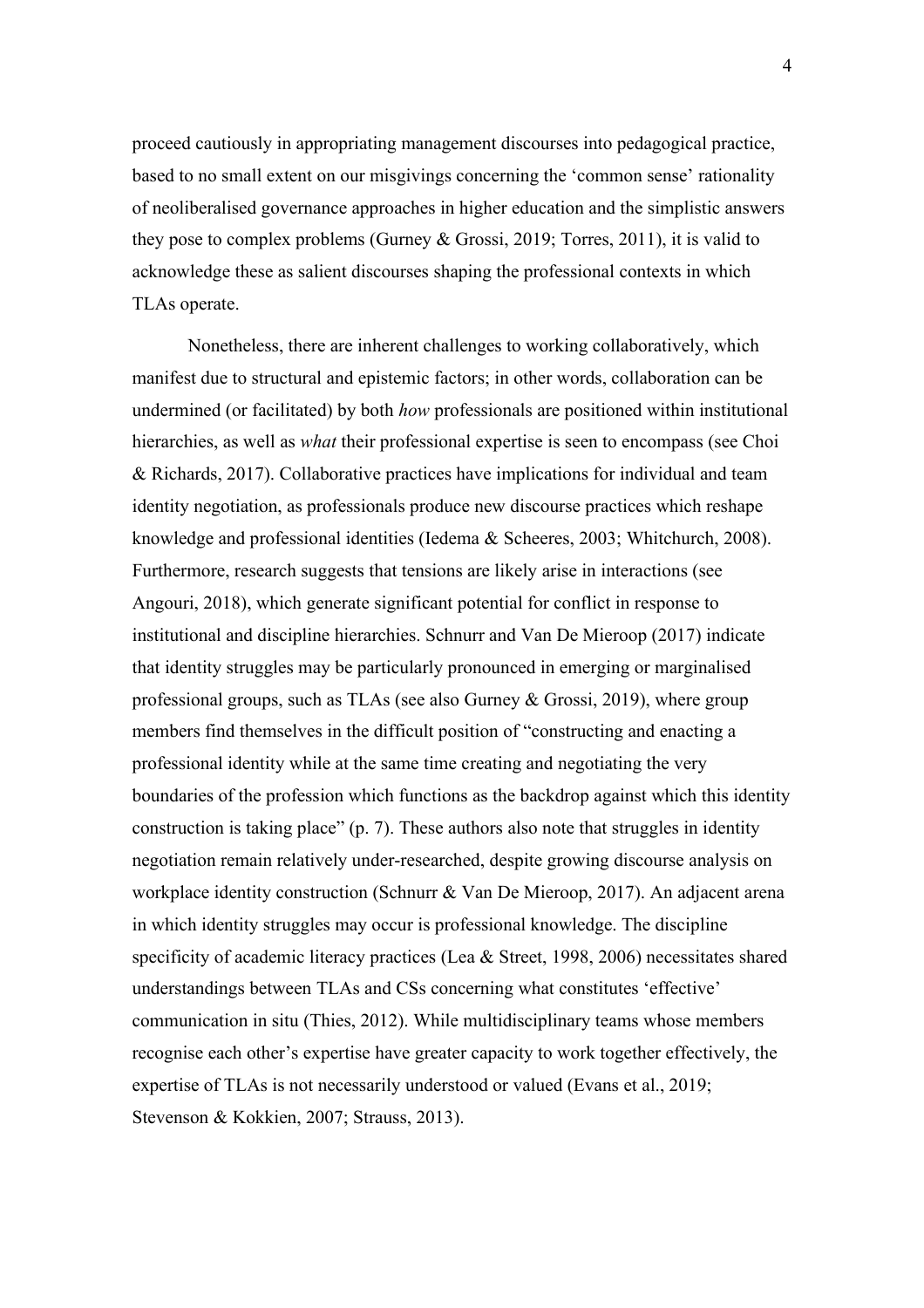TLAs are a highly skilled and qualified professional group (Cameron, 2018), but they inhabit a marginalised position within institutions, and are often required to juggle professional and academic identities (Hildson, 2018). Furthermore, being tasked with the scoping and implementation of embedding, while mostly located outside schools and faculties, means that TLAs operate in a challenging position. Given these factors, their work needs to be negotiated, with networks established to improve negotiation and build on preliminary support through continuity. This negotiation appears to be one of the most challenging aspects of the work.

To illustrate the precarious nature of negotiation in TLA practice, Harris and Ashton (2011) underscore the importance of relationship building in a collaborative project between a TLA and CSs to facilitate support at the postgraduate level. The authors attributed the success of the project to the TLA's flexibility and adaptability; these are characteristics that belong to the realm of soft skills and imply a high degree of accommodation, but very little acknowledgement, of the TLA's professional expertise. These emphases are sharply illustrated in the discussion of their findings:

Part of the success is due to the TLA's *personal characteristics*; her focus, her commitment, her flexibility, and part of it is her capacity to meld with the lecturer, one colleague stressed. Another lecturer, who has been involved throughout the three semesters, stressed the importance of the TLA's adaptability and her preparedness to come to grips [with new material] and *do whatever fits the group*. (Harris & Ashton, 2011, p. A-79, our italics)

Similarly, Strauss (2013) attributes advisory success in her study to the tentative manner TLAs adopt in the quest to collaborate:

On the whole, advisors appear to have adopted *a softly, softly approach* trying to get a foot in the door by accommodating academic staff needs, *adopting to a certain extent the servant mantel*. Advisors are trapped in a vicious circle. (p. 11, our italics)

As these studies illustrate, establishing the actual work is often reliant on TLAs' negotiation skills, such that teaching and resource development become secondary in the process. Building on this platform, in this paper we demonstrate ways in which, for practising TLAs, *the work is the talk*, a situation which can lead to significant identity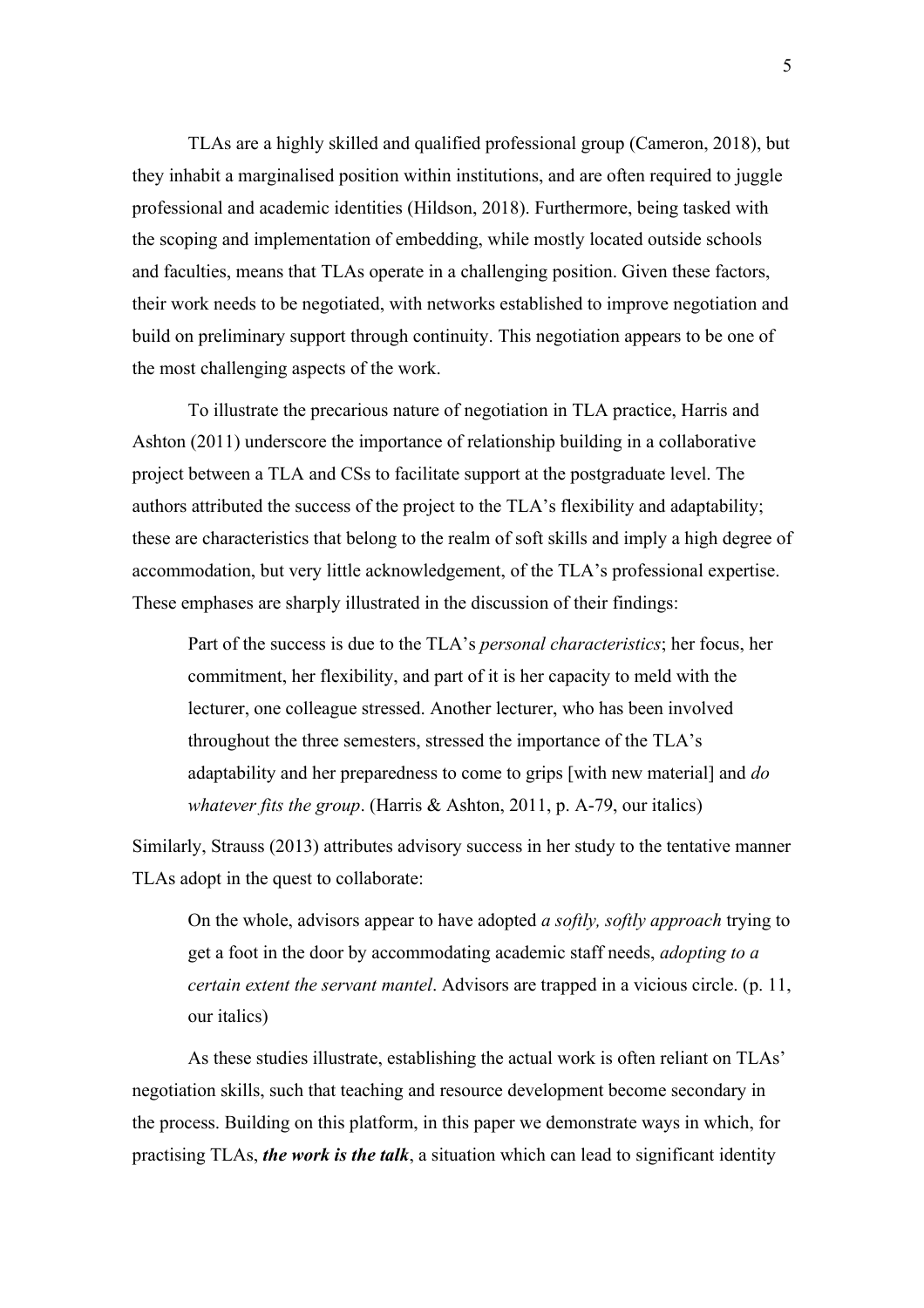struggles and diminished outcomes of collaboration. TLAs' work not only involves teaching and developing resources for students; additionally, TLAs build networks, establish and manage relationships, and navigate the uncertainties of contemporary higher education workplaces. In other words, their deployment of relationship management skills becomes central to their role. Drawing on a case study, we examine a small set of interactions between two TLAs and one CS via critical discourse analysis (CDA). We employ a highly qualitative approach, and our aim is to explore particular, grounded manifestations of pervasive discourses in the shared third space of tertiary teaching. The participants, context, data, and analysis are outlined in subsequent sections.

## **Participants and Context**

The three participants in this study—Lisa, Georgia, and Elisabeth (pseudonyms)—were, at the time of data collection, employed in a metropolitan university in Australia. Lisa and Georgia were novice TLAs with experience in the areas of teaching English in adult education, pre-service teacher education, and pre-sessional English language development for international students. In addition to teaching, Georgia had worked on several cross-institutional projects incorporating new technologies into academic teaching and teacher training roles. Both TLAs held postgraduate qualifications relevant to their work. However, as newcomers to the TLA role, they were still negotiating their responsibilities and transitioning into ways of *being* a TLA, with a view to establishing careers in the field. At the time of data collection, they were acting on the advice of senior colleagues that, in order to work effectively with CSs, they needed to build, develop, and maintain relationships.

Elisabeth, the CS, lectured in an area of commerce and published widely in her field. She proactively contacted the TLAs to arrange embedded academic report writing and referencing support within a postgraduate subject which she convened. This subject was delivered wholly online via recorded lectures and live seminars. Students also had the use of discussion forums, online readings and other audio-visual resources. The students, most of whom were working professionals and studied part-time, were at different stages of degree completion and had varying levels of familiarity with the academic literacy practices endemic to their discipline.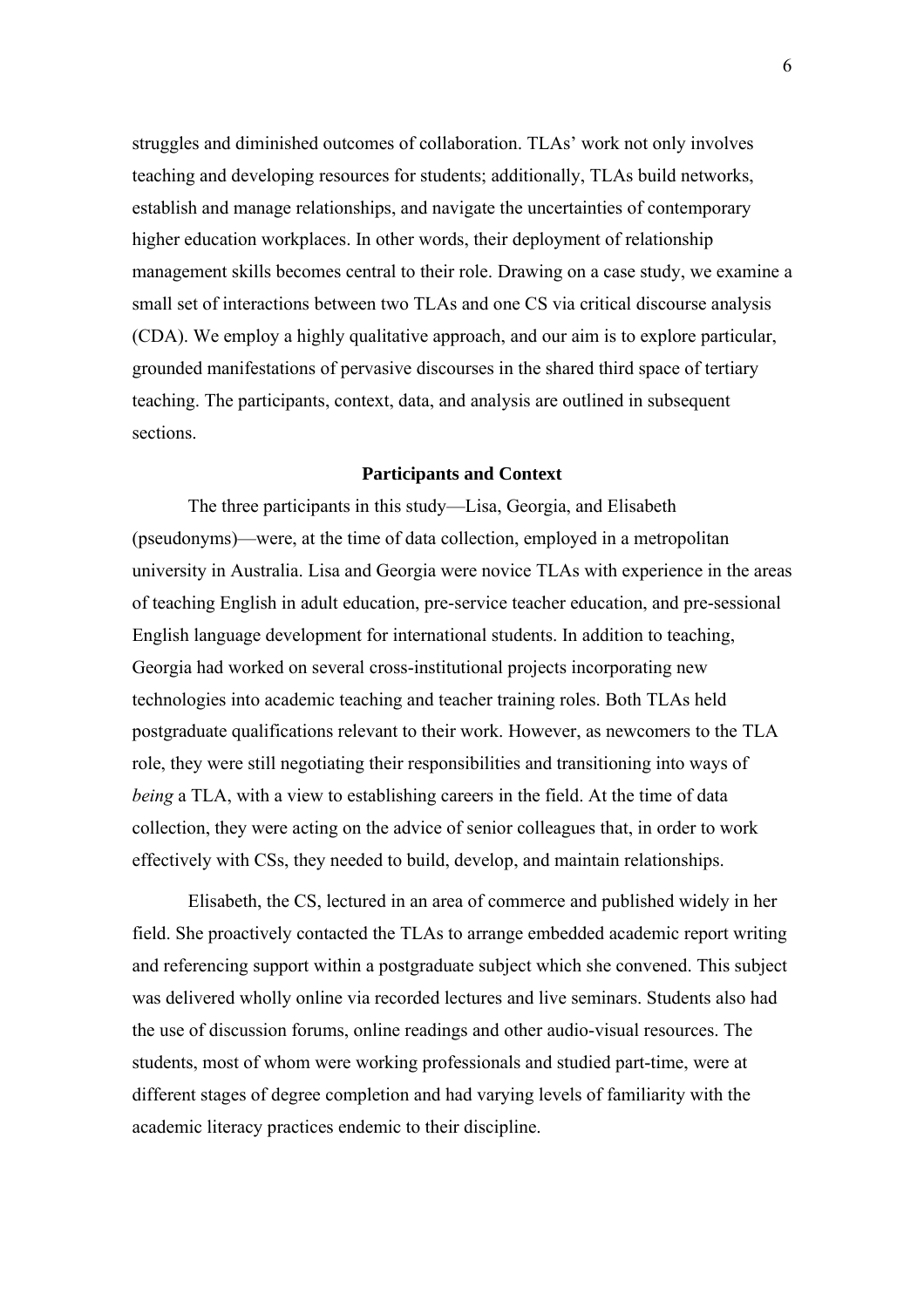## **Data and Analysis**

The data consist of transcripts of a series of audio-recorded meetings between the TLAs and CS. In total, three meetings were held between the TLAs and the CS. During these meetings, the two TLAs met separately with the CS to establish the support, gain feedback, and discuss further steps and evaluation. The meetings were recorded to explore how relationships were established in these interactions, for both research and professional development purposes. Data were gathered and stored in accordance with ethical guidelines (approval number HAE13098 Deakin ARTSED Ethics). In keeping with the aims of our analysis, concerning the processes of collaboration between TLAs and CS, the data were transcribed using a broad transcription style, which focused on the identification of themes rather than micro aspects of transcribing speech (Gee, 2014).

Methodologically, TLA work has been scrutinised using diverse lenses. Researchers have employed Foucault's governmentality, genealogical design and archaeological method (Percy, 2014); Derrida's notion of hospitality (Chahal et al., 2019); Bacchi's problematising approach (Hildson, 2018); and performativity within neoliberal institutional governance (Gurney & Grossi, 2019). As flagged earlier, issues observed within the collaborations are explained within a 'third space' framework (Briguglio, 2014; Fraser, 2019), and tensions have been drawn out vis-à-vis Deleuze and Guattari's concept of the rhizome (Benzie et al., 2016). Finally, Arkoudis (2018) has described collaboration through distributed knowledge. However, experiences of embedding work have predominantly been reported based on observations and reflections (Grossi & Gurney, 2020).

In this article, we make an important contribution to this growing literature by drawing on interactional meeting data. A rich body of research has highlighted meetings as interactions where power hierarchies become evident as participants jointly construct roles and responsibilities (Angouri, 2018). In meetings, participants "claim and project their roles and identities to self and others and project status and expertise" (Angouri & Mondada, 2018, p. 473). In addition, meetings are sites of negotiation, where "participants constitute themselves as formal and informal leaders, as experts, as employees, and so on" (Asmuß & Svennevig, 2009, p. 16).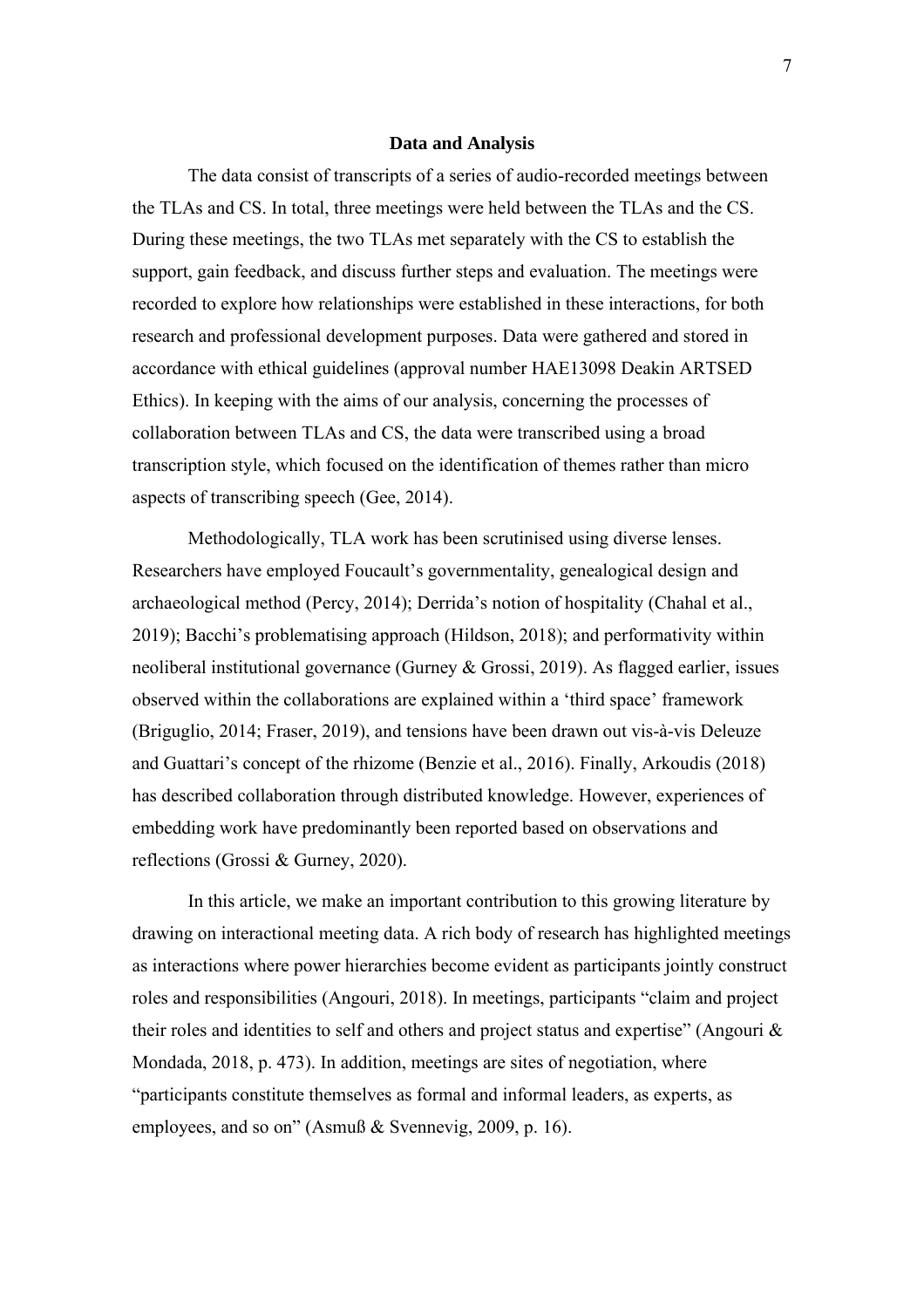Discourses are standardised ways of using language to construe the world, "which can generally be identified with different positions or perspectives of different groups of social actors" (Fairclough, 2013, pp. 179-180). According to CDA theorists, language has a reflexive relationship with the ways in which "social and psychological realities" are (re)produced (Davies & Harré, 1990, p. 45). Discourses are operationalised into action and identities (see Fairclough, 2010).

To analyse the interactional data, we employed CDA to explore the ways in which power manifested discursively during the meetings. The critical mapping of discourse allowed us to engage with the constitutive potential of language practice to validate realities and social arrangements, and to influence behaviours and priorities within these, across a range of domains. In adopting this stance, we foreground not only the power of established discourse to shape social, psychological and physical realities, but the reflexive power of language *users* to agentively (re)construct, (re)negotiate and (re)produce these through their ongoing enactment and interpretation of discourse (Davies & Harré, 1990). As such, a small case study makes an appropriate contribution to the literature.

In presenting the results of the analysis, we aim to unpack the negotiation of the TLA role in collaborative work. As well as analysing the meeting interactions, we consider the wider social context within which these interactions occurred: that is, a neoliberalised tertiary environment where teaching is, increasingly, expected to be a shared space (Macdonald et al., 2013). In addition, we draw on aspects of politeness theory (stemming from Brown & Levinson, 1987) to describe our texts at a discourse level. No utterance is inherently (im)polite; rather, discursive struggles for politeness occur within the expectations established within particular interactions (Locher & Watts, 2005). We use this lens in tandem with CDA to better perceive the ways in which power was negotiated in the meetings, and the respective positioning of the TLAs and CS via their relational work to develop the collaboration. Here, relational work "refers to the 'work' individuals invest in negotiating relationships with others … encompassing both appropriate and inappropriate forms of social behavior" (Locher & Watts, 2005, pp. 10-11). In other words, we contend, relational work *defines relationships*.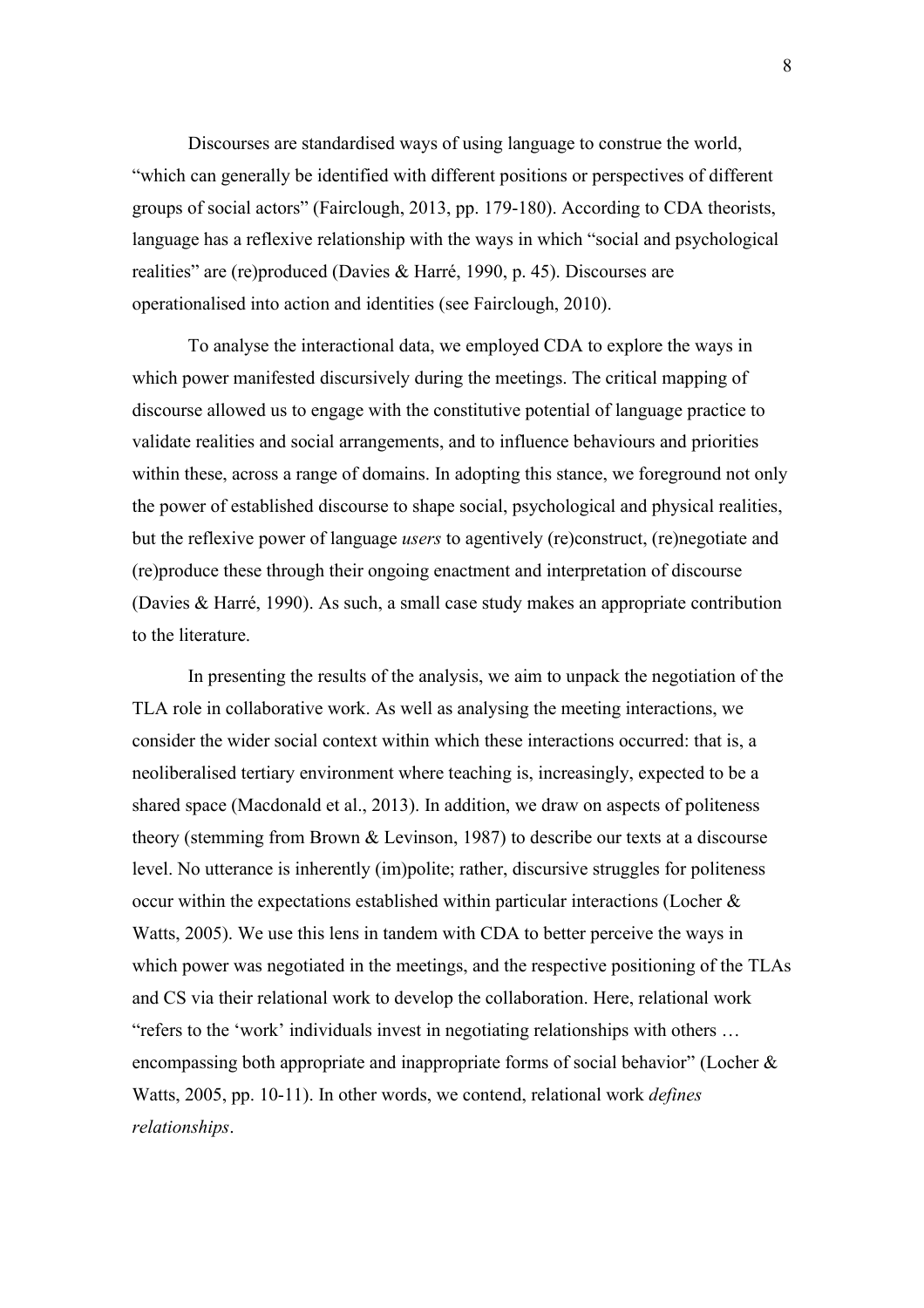#### **Findings**

The two TLAs and the CS had different understandings of their relationship and of the nature of collaborative support, particularly with regards to managing their collaboration in an online environment. For the TLAs, teaching online entailed 'embedding' an TLA into a subject through a series of seminars, during which they could learn about students' needs, establish relationships with the students and teaching staff, and subsequently scaffold support. Although Elisabeth, the CS, supported this approach in principle, she expressed concern about the timeframe and favoured a comprehensive set of ready-made online resources to address student needs. The short period of time allocated for tertiary teaching is a widely-recognised concern, which may be further compounded by the increasing casualisation of the workforce, insofar as teachers may only be employed for teaching weeks (and not, for instance, for materials or subject development and evaluation).

In context, these factors contribute to the deferral (or avoidance) of meaningful collaboration with TLAs. In the case of Elisabeth's teaching, the deferral of more extensive collaboration positioned the TLAs as technical experts responsible for constructing sets of generic resources, and the CS as an intermediary between the TLAs and students. Additionally, the interactions appeared to be characterised by competing interests; for the TLAs, their visibility in the institution and the success of their work were key motivations. Elisabeth, on the other hand, seemed motivated to help her students without compromising class time and while minimising interruptions.

The differences between the TLAs' and CS's approaches to support emerged early in the negotiation process, as illustrated by the following transcripts. Throughout the meetings, the TLAs attempted to do relational work in order to pursue their goals that is, gain familiarity with the context and establish support beyond the teaching period in question. However, due to their positioning, they were compelled to avoid face-threatening acts as they negotiated this support (Brown & Levinson, 1987). Differences were managed in such a way as to reinforce the TLAs' subordinate position, in turn cementing the CS's authority to determine the level and type of support to be provided. This is evidenced at multiple points in the interactions where Elisabeth controls topic, floor and turn-taking, and generally sets the tone of the meetings. Her assertion of authority was not challenged by the TLAs, even when their attempts to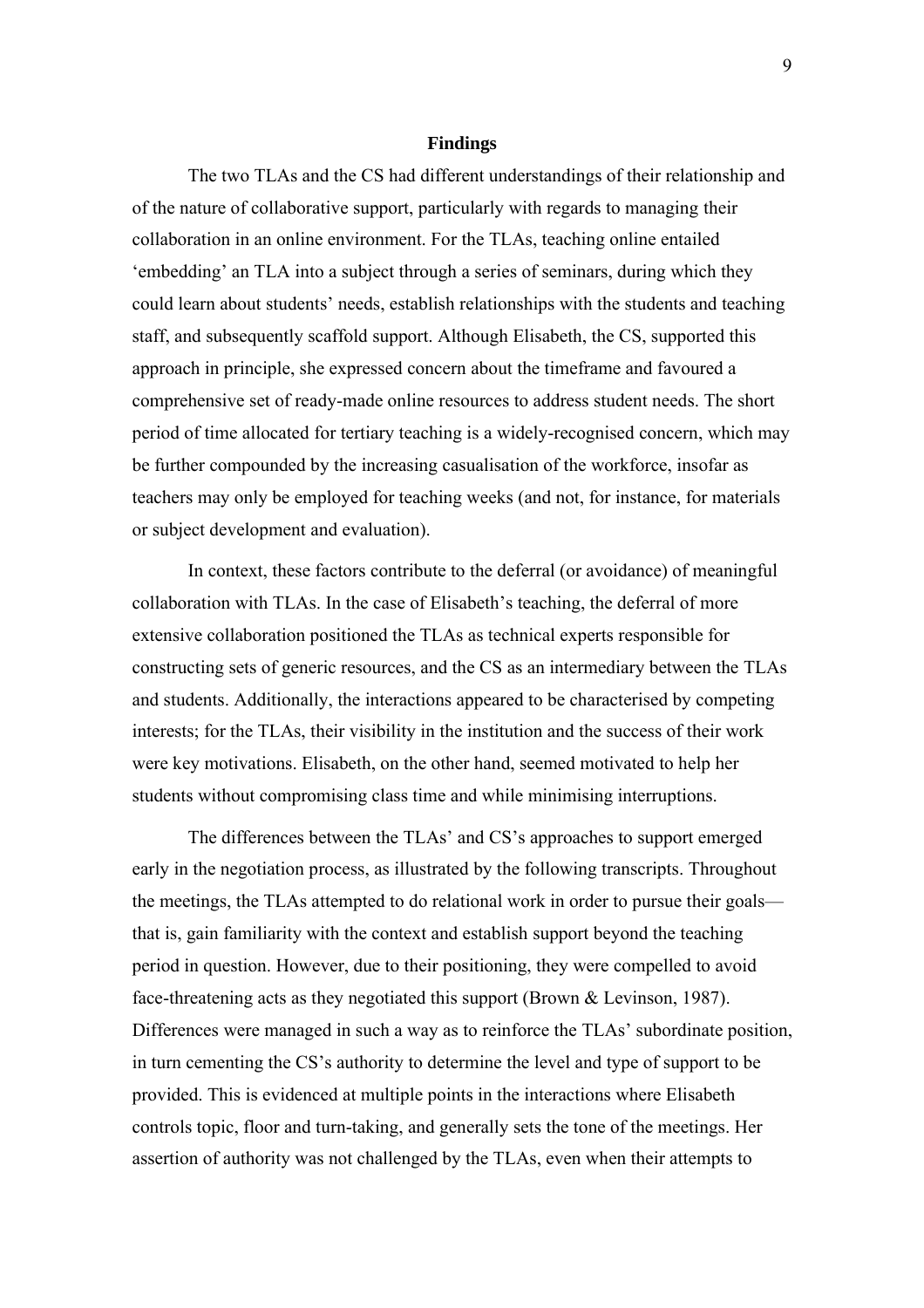introduce or shift topics were curtailed. The two excerpts presented below are chosen to highlight the complexities of this negotiation.

## **Negotiating the Work: Managing Criticism and Avoiding Disagreements**

The first excerpt below is taken from an initial meeting between one of the TLAs, Lisa, and Elisabeth, the CS. Lisa initiated the meeting to discuss provision of online resources within Elisabeth's subject, as she perceived gaps in the current materials. Prior to the meeting, Elisabeth had directed Lisa to look at the online resources provided by a different institution that Elisabeth considered to be exemplary.

In this excerpt, Elisabeth criticises the existing online resources available at their university. This criticism is directed at Lisa and her TLA colleagues, who are assumed to have responsibility for these resources. Lisa attempts to explain that the online resources were under development; however, her comment appears to be overlooked by Elisabeth, who reminds Lisa of the university's push for a greater digital presence. The excerpt highlights Elisabeth's assertion of authority in the interaction, where Lisa is positioned as working *for*, rather than *with*, her.

*Elisabeth: You know, they've got the [name of the resource from another university], that's been in place for many, many years. It's now online, and it actually makes a distinction between a business report and a research report. But I'd already provided that information before I came to you guys and said, "Is there anything additional you might be able to add?" Because there's not, your webpage in this area is very limited. Lisa: It's under development. Elisabeth: I think there needs to be - - - Lisa: M'hmm. Elisabeth: I think your report writing support materials need to be worked on - - Lisa: Yep—yeah. Elisabeth: - - - just in general - - - Lisa: Yeah, that's good to hear. Elisabeth: - - - based on what's online.*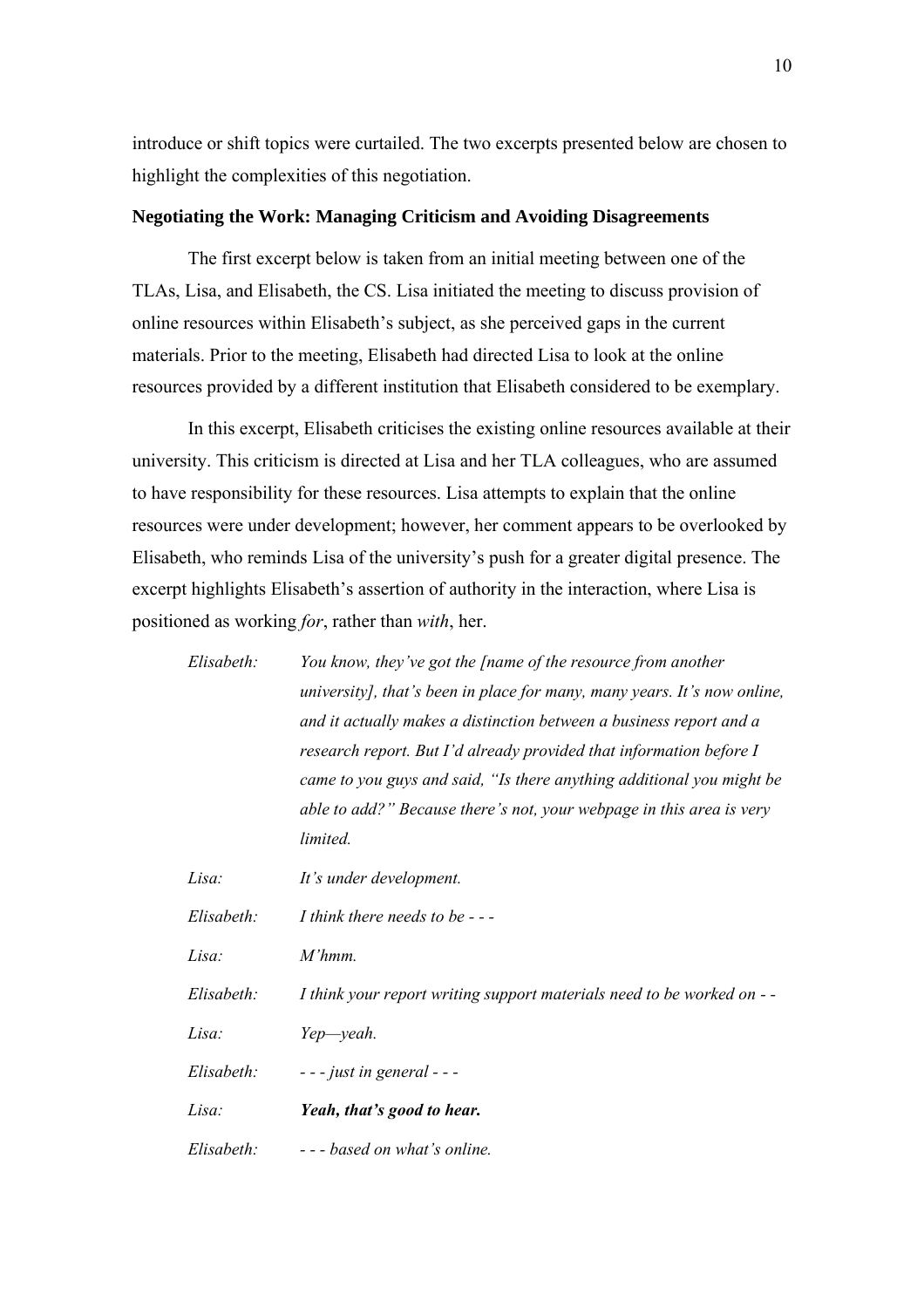| Lisa:      | Yeah, that's good to hear.                                                 |
|------------|----------------------------------------------------------------------------|
| Elisabeth: | $---$ just in general $---$                                                |
| Lisa:      | Yep, yeah.                                                                 |
| Elisabeth: | $\frac{1}{2}$ - - given the direction of the university. That's just - - - |
| Lisa:      | Yep.                                                                       |
| Elisabeth: | And I think, you know, some of it needs to be done in an online way $ -$   |
| Lisa:      | Yeah. Yep.                                                                 |

In response to Elisabeth's criticism, and as shown in the bolded text, Lisa chooses to avoid the face-threatening act of outrightly disagreeing with Elisabeth. Disagreements, which are speech acts associated with conflict talk, are broadly understood to be a negative aspect of communication (Angouri, 2012). The disagreements in this excerpt are consistent with *weak disagreements* (Pomerantz, 1984), characterised by hedges, silence, and repair initiation (Choi & Schnurr, 2014). At first, Lisa deals with the disagreement by beginning to provide a justification for the possible lack of resources available online ('they are under development'). When this is unsuccessful, she employs agreement markers (yep/M'hmm/yeah/that's right) rather than claiming a longer turn in the conversation to reinforce her point of view. Lisa's responses exemplify that both *what* can be said and *when* interlocutors can speak are subject to power relations (Fairclough, 2010), even in ostensibly collaborative interactions.

At the end of the excerpt, Lisa turns Elisabeth's criticism into a positive statement. By doing this, she downplays the criticism, treating it as welcome feedback to inform the development of the online resources. Given that reshaping public-facing online resources to suit lecturer requests would be unrealistic and unsustainable for the TLAs, there is an assumed element of exaggeration when Lisa states that the feedback is welcome; this is likely a way to manage face. According to the seminal study by Brown and Levinson (1978), in every interaction, speakers choose how to attend to face concerns—that is, the self-image a speaker wishes to maintain. Face can be positive (a speaker's need to be accepted) or negative (a speaker's need to be autonomous) (Brown & Levinson, 1978). Here, as the multiple factors mitigating online resource design are beyond the scope of her conversation with Elisabeth, they are avoided by Lisa, who chooses to attend to face management.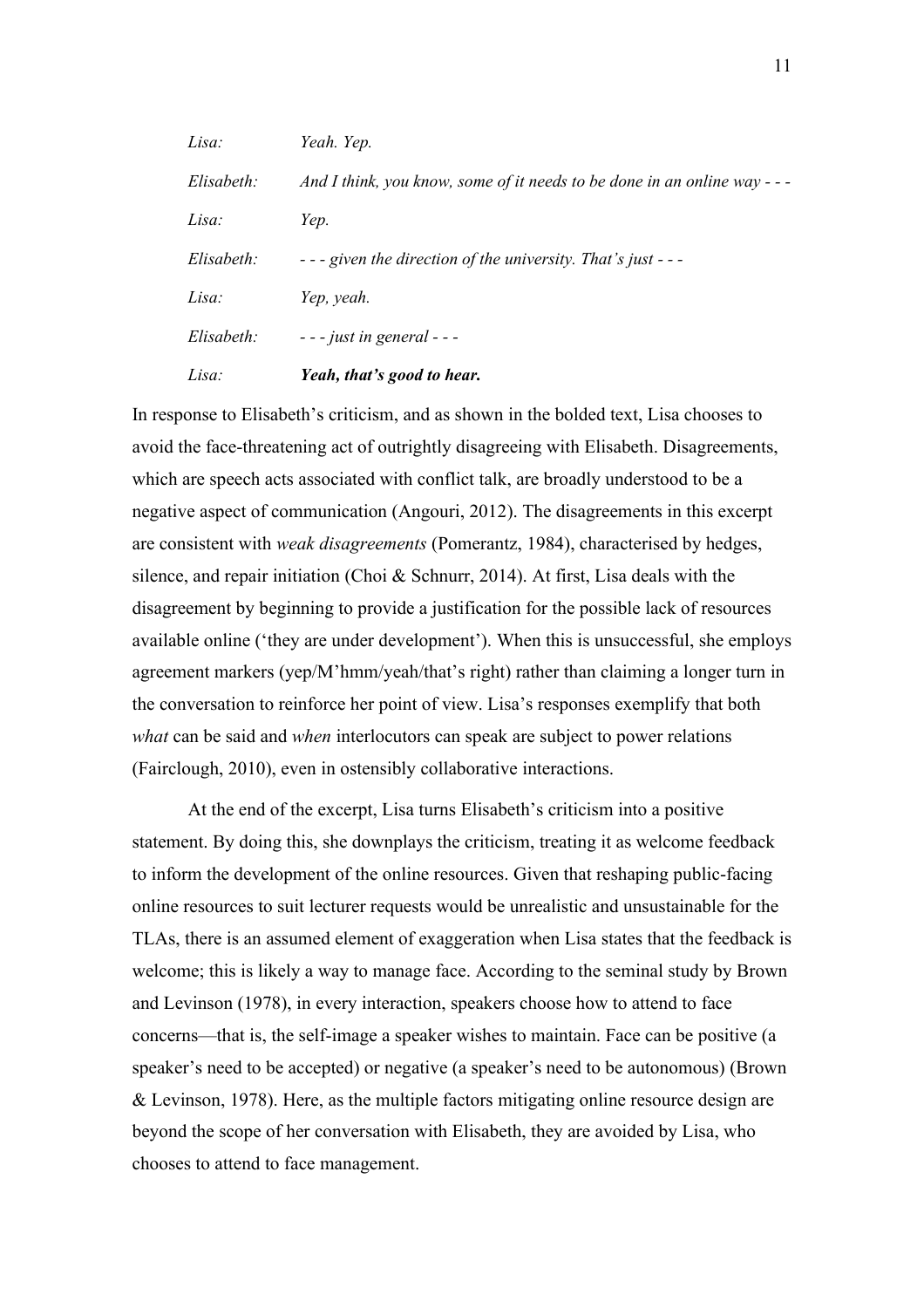Further to the management of disagreement, this excerpt highlights fundamental misunderstandings between Elisabeth and Lisa with respect to the nature of their collaboration. Elisabeth's foregrounding of her insight and expertise is juxtaposed against her positioning of Lisa as a subordinate who must be directed to work in particular ways rather than a colleague with whom joint decisions are made. Although Elisabeth appears to have misinterpreted Lisa's expertise, Lisa is the one compelled to manage Elisabeth's expectations within the implied hierarchy between TLA and CS.

The second excerpt is taken from a meeting between Georgia, the other TLA, and Elisabeth, the CS. Here, Georgia describes her plans for a forthcoming workshop, which was to be her second session with Elisabeth's class. The workshop was designed to address an assessment piece involving the preparation of a report. A potential disagreement arises during their discussion, concerning the sources of students' confusion about this assessment piece. As shown below, Georgia alludes to a lack of clarity in task design, but does not state this explicitly:

| Georgia:      | So this is how we're presenting [the workshop]. This is kind of based        |
|---------------|------------------------------------------------------------------------------|
|               | on what we do with the other kind of sessions, just an overview of           |
|               | breaking down the task, looking at what you have to do. This                 |
|               | theoretical underpinning is based on the task sheet that you gave us,        |
|               | just to get them thinking about - - -                                        |
| $E$ lisabeth: | What it is they're having to do.                                             |
| Georgia:      | --- as they're researching, this is what they're looking for. <b>Because</b> |
|               | the students see, I think, will often come to us, and they haven't quite     |
|               | worked out what it is they're supposed to be researching.                    |
| Elisabeth:    | Worked it out, supposed to do.                                               |
| Georgia:      | Not from your, but $--$                                                      |

In this extract, Georgia establishes her expertise by signalling, albeit tentatively, her experience in facilitating similar workshops. She makes use of hedges such as 'this is kind of based', 'just an overview', and 'just to get them thinking'. Furthermore, by presenting challenges in understanding assessment as a typical learner problem, Georgia avoids referring to the task itself.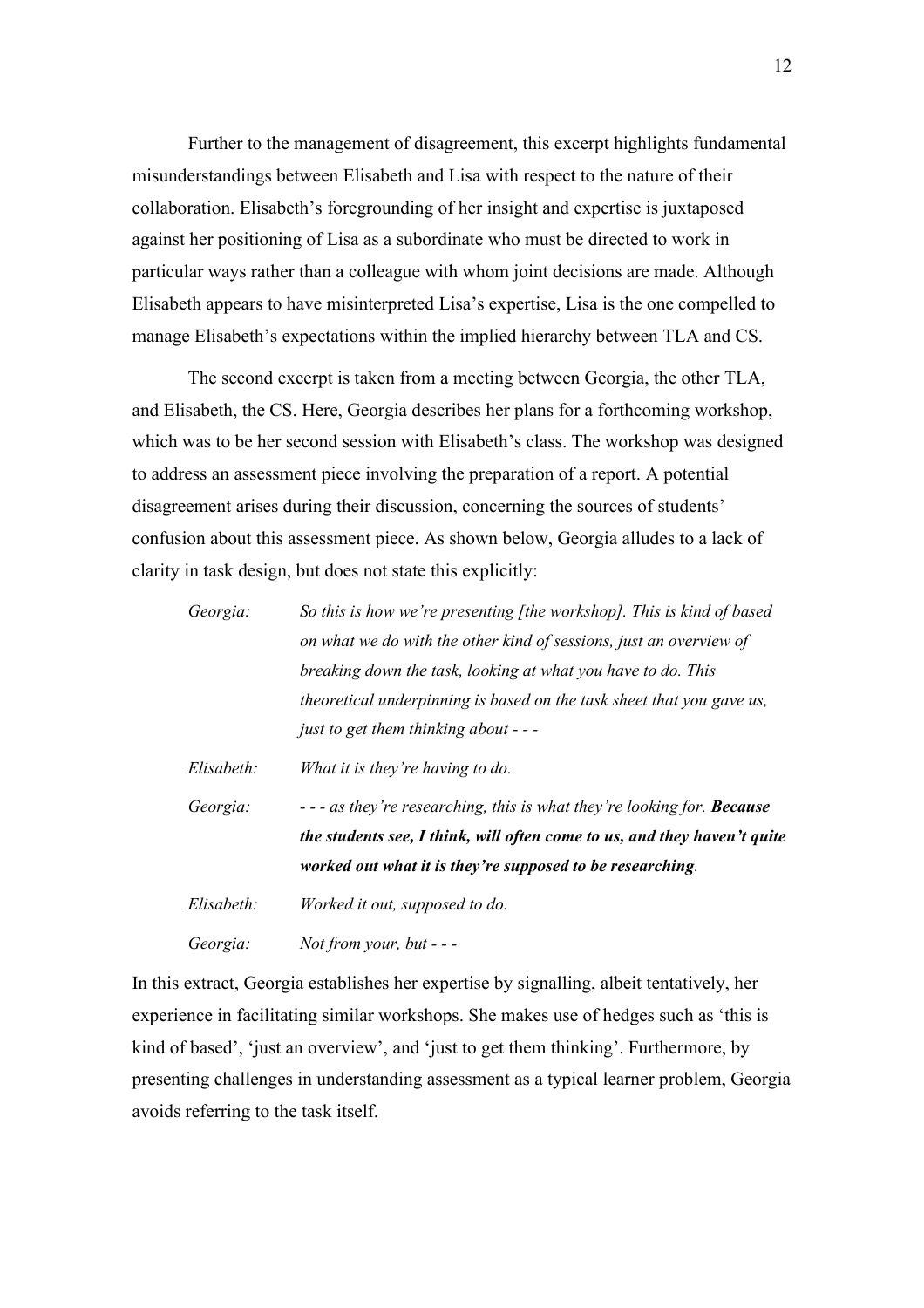Later in the meeting, Elisabeth reinforces that is it the students' responsibility to work out task requirements. She refutes the suggestion that the wording of the task needs to be revised by saying it is typical for the postgraduate level. This comment closes further discussion on the point:

*Elisabeth: Yes. No, no. Yes. The biggest thing I've found when I've required students to do workplace reports in the past, because this is a fairly standard assessment at the postgrad level, but there's no, so [subject number] is one of four subjects.* 

*Georgia: Okay.*

*Georgia: Okay.*

Following Elisabeth's interjection ('Yes, yes, no'), which we interpreted as an agreement marker, Georgia downplays the task as the source of confusion. Elisabeth outlines reasons why the students may find the task difficult, ranging from personal to professional. One reason is that the cohort, who have competing work-study-family demands, complete their programme in different sequences, leading to varying levels of preparation for study:

| Georgia:   | Okay. And they're working in the field or $ -$                                                                                                                 |
|------------|----------------------------------------------------------------------------------------------------------------------------------------------------------------|
| Elisabeth: | Most of them are working.                                                                                                                                      |
| Georgia:   | Yes.                                                                                                                                                           |
| Elisabeth: | Most of them are female and have children.                                                                                                                     |
| Georgia:   | Okay.                                                                                                                                                          |
| Elisabeth: | And so they're juggling lots. Some of them are working in the field,<br>some of them aren't. And so there's <b>this huge mix of different skill</b><br>levels. |
|            |                                                                                                                                                                |

Following this excerpt, Elisabeth continues to discuss why the students found the task difficult, citing the pressures of postgraduate study, misinterpretations of text structure, and the differences between professional and academic reports. While valid observations, these nonetheless close the opportunity to Georgia to provide feedback on task design or to share information from her interactions with students, which may have been of benefit to Elisabeth. In stating her analysis, Elisabeth legitimates her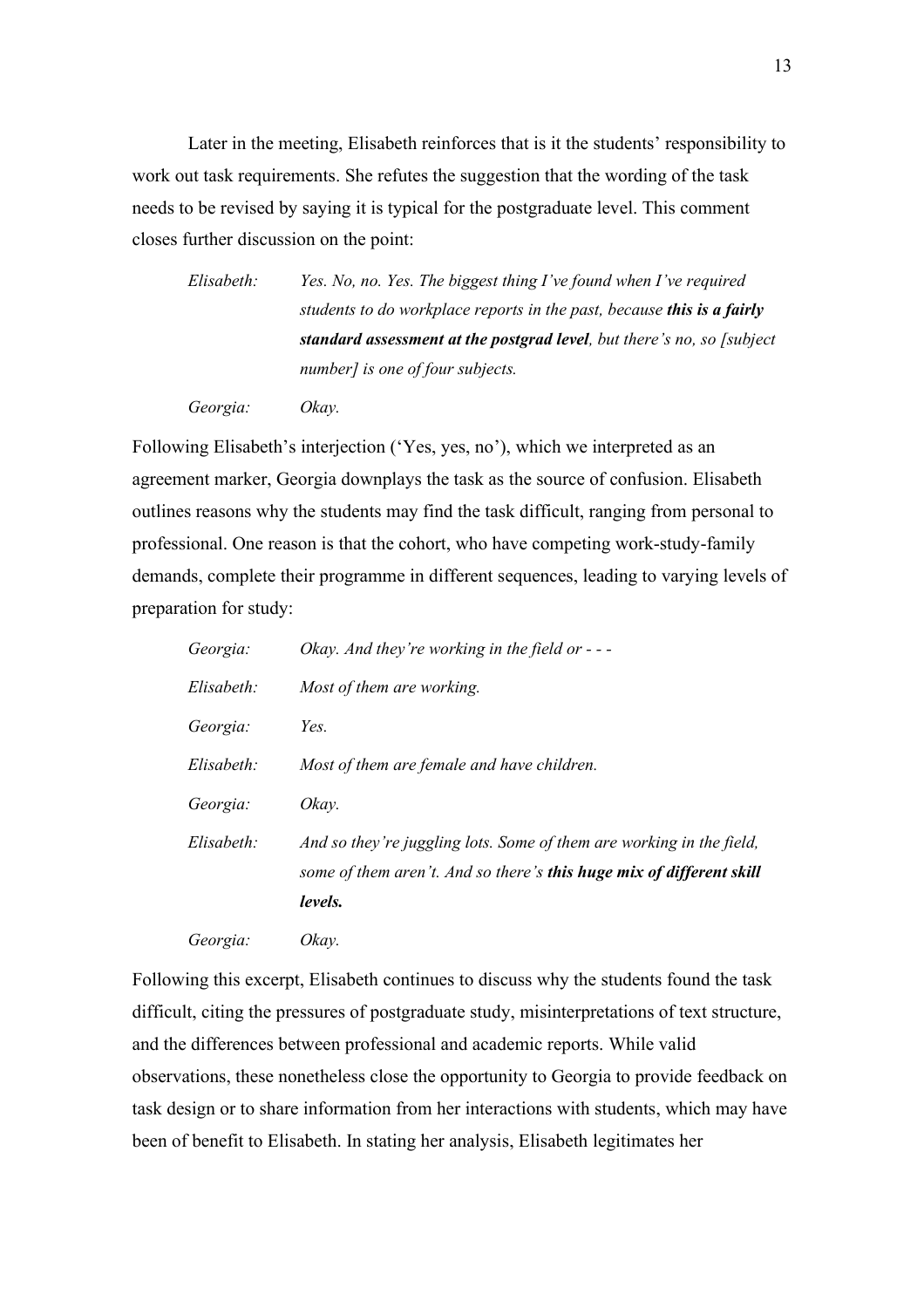understanding of the students' experience and diminishes Georgia's potential contribution.

#### **Discussion**

In line with previous research, Lisa and Georgia, the two TLAs, experienced challenges in negotiating their work, owing mainly to the CS's misinterpretation of their expertise together with the perception that CSs are responsible for the design and facilitation of tertiary teaching. The interactional data we have presented shed light on the discursive struggles that can take place when these groups of professionals work together in contexts where existing hierarchies influence who is dominant in decisionmaking. Without a shared understanding of the TLAs' expertise, Elisabeth assumed the position of being in charge.

The presented excerpts reinforce the strong negotiation skills needed when TLAs are presumed to be subordinates in such interactions. In other words, to enact their role successfully, TLAs need to match appropriate professional knowledge with discursive skills in order to make the work happen and to smooth collaborations. For Lisa and Georgia, these discursive skills entailed deflecting conflict talk, avoiding facethreatening acts, negotiating responsibility for teaching and assessment, and attempting to persuade the CS that their contributions were worthwhile.

Ostensibly, trying to be collaborative by working in this manner is consistent with the new organisational order (Gee, et al., 1996; Gee & Lankshear, 1995), which favours flatter hierarchies and team-led work, and where highly-motivated workers are encouraged to take greater charge. This approach is essentially a distillation of neoliberal capitalism and the concomitant hyper-responsibilisation of the individual-asentrepreneur (Gurney & Grossi, 2021; Lemke, 2001). Professionals are responsible for their own successes and failures even when working within institutional contexts with significant constraints. In such situations, "workers increasingly assume managerial roles within settings where work centres around collaborative teams (team-based projects)" (Gee & Lankshear, 1995, p. 7).

However, this superficially inclusive approach, where everyone is required to contribute to shared work projects, overlooks the organisational hierarchies and power dynamics which are far beyond the reach of individuals. As a useful parallel, Choi and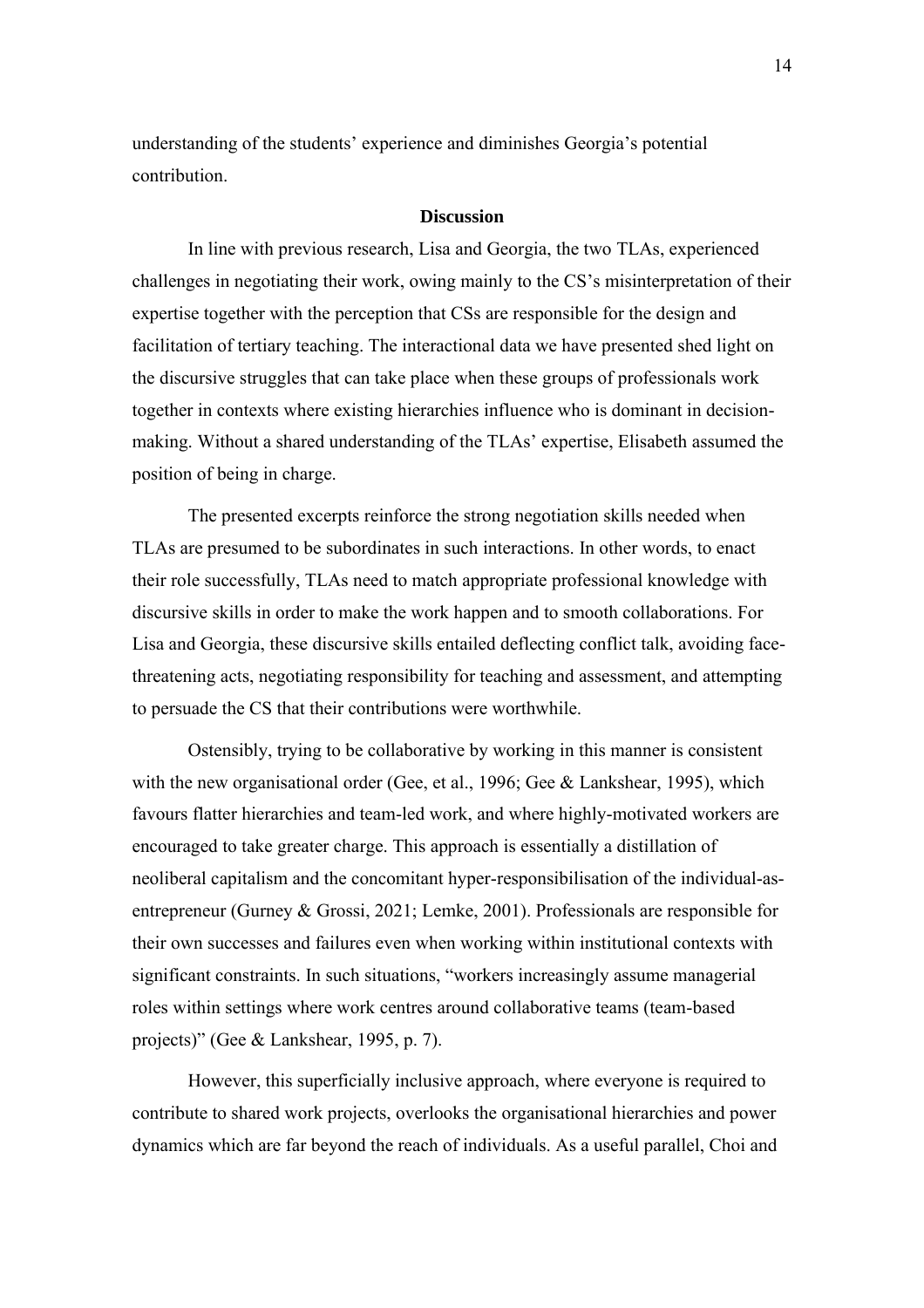Richards (2017) discuss interdisciplinary meetings between researchers and the outcomes of asymmetrical relationships in collaboration. In their study, speakers who were considered to possess more highly valued knowledge were accorded more authority in interactions. Choi and Richards' findings somewhat echo our own, insofar as the CS was positioned as arbiter of pedagogical practice and the TLAs as support staff. For Lisa and Georgia, their relatively recent entry into the TLA role may have further compounded the power imbalance. The extent to which their novice status played a role in the interactions would be a useful focus for a further study.

Research suggests that, in some contexts, teams may be able to negotiate collaborative work in flatter hierarchies and without clear leaders, and still reach shared goals (Choi & Schnurr, 2014). However, in the TLA field, in spite of empirical evidence to support the pedagogical benefits of embedded learning advice, the landscape seems little changed after two decades of work (Wingate, 2018). Based on our findings, we argue that a more structured approach is needed to bring TLAs and CSs into more productive collaboration (Brucken & Delly, 2009), which could involve casting a critical eye upon surveilled and performative tertiary teaching contexts (Gurney & Grossi, 2019) and reappraising the goals of shared work. Such an approach would ideally shift the focus from the 'talk' to the actual work—that is, teaching and resource development—which would benefit all parties involved, including, most importantly, the students. Nonetheless, for such an approach to be effective, teaching academics should also accept collaboration as part of their roles.

Moving towards an embedded model of support can be done with careful negotiation and ongoing collaboration between TLAs and CSs, using student-led questions to inform the work. In order to develop tailored support, it is important to know the students and to understand their varying needs. In our experiences as tertiary educators, despite orientation opportunities and well-heeded study advice, we observe that, at times, students are not able to articulate their needs; in other words, they don't know what they don't know. Where TLAs are disconnected from students, their learning resources may be too broad or generalised and therefore not applicable to students' contexts. This can have ramifications for both the effectiveness of support and the perception of TLAs as experts. Likewise, it can be difficult to gain insight when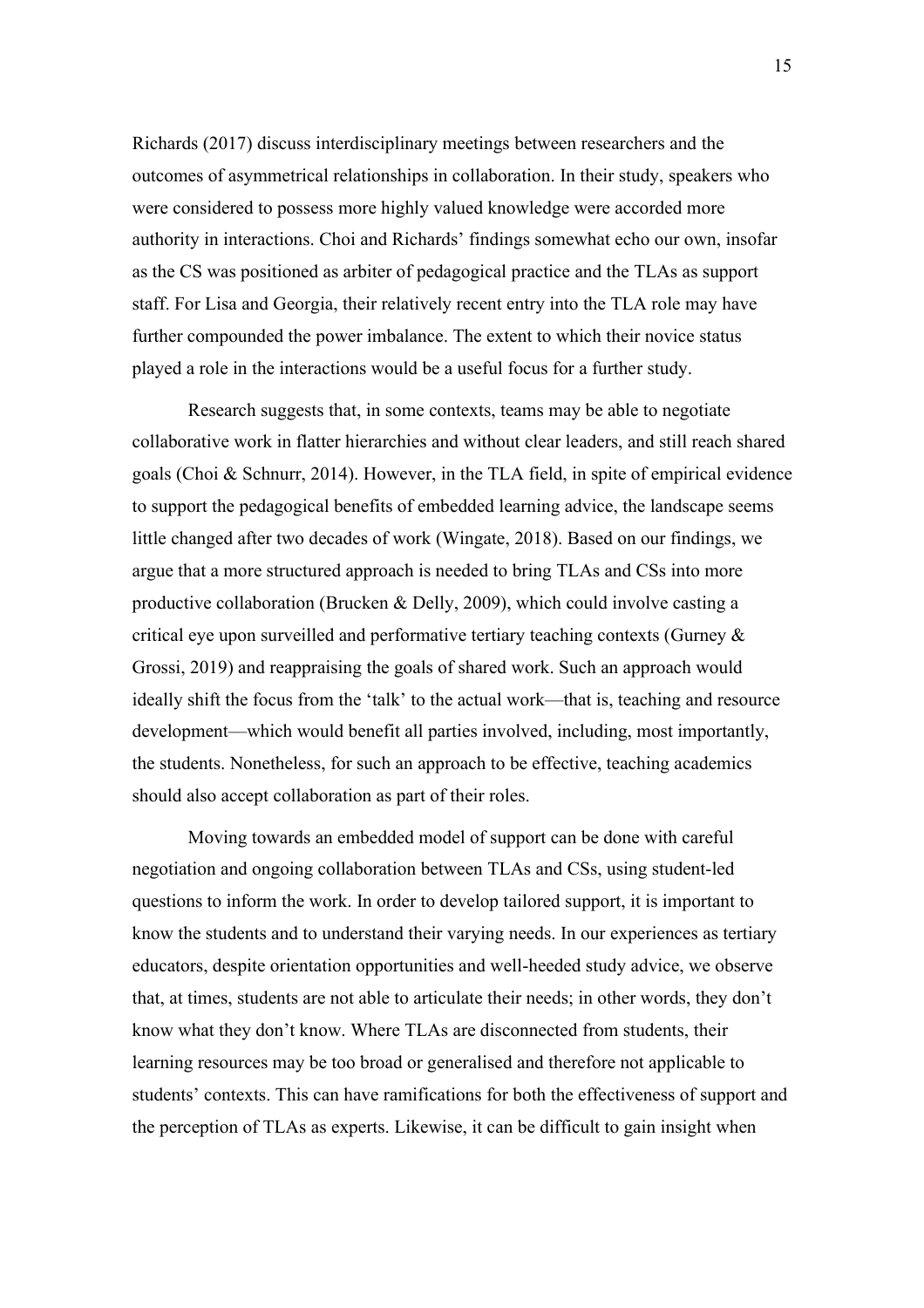attendance at adjunct workshops is low, or, as is often the case, those who need support do not attend.

To establish a more detailed picture of what students need and how they interact with learning and assessment, skills teaching opportunities need to be in tandem with the teaching of disciplinary content. For instance, there are opportunities for CSs and TLAs to collaborate with respect to assessment, including sharing markers' comments with TLAs to help them to understand specific requirements and scaffold assistance accordingly, or using early assessment items as diagnoses for targeted interventions conducted by TLAs. Suggestions such as these require close collaboration from the planning stages onwards, where discussions should concern appropriate distribution of expertise between academic literacies and disciplinary content. Nonetheless, as our data here illustrate, such efforts can be thwarted when practitioners problematise collaboration from an early stage.

Finally, in keeping with the CDA approach and the wider social context, we wish to highlight that the challenges experienced by the TLAs are not unique in the tertiary sector. As stated, the university is changing in response to neoliberal agendas (Gurney & Grossi, 2019). Academics face the challenge of maintaining a strong publishing presence to establish their positions in the field, and often manage large teaching loads from semester to semester. For example, in a moment of 'off topic' talk, Elisabeth reveals more about her own context. Her concerns about her changing workplace are insightful. She discusses the pressures of increasingly short semesters on academic teaching, additional work demands resulting from university-wide curriculum reviews, and marking load, particularly for sessional staff. She reflects that the student experience had changed greatly since her own undergraduate days, which she referred to with some nostalgia, and that the recent changes in tertiary education have negatively impacted students to the extent that their learning is severely compromised:

*Elisabeth: I think the system doesn't work; they're not learning anything. Lisa: I think it's really hard from their point of view though … Elisabeth: Yes, it is, I feel sorry for them.* 

These remarks are powerful reminders of the competing demands faced by higher education practitioners. These demands manifest in the negotiation of student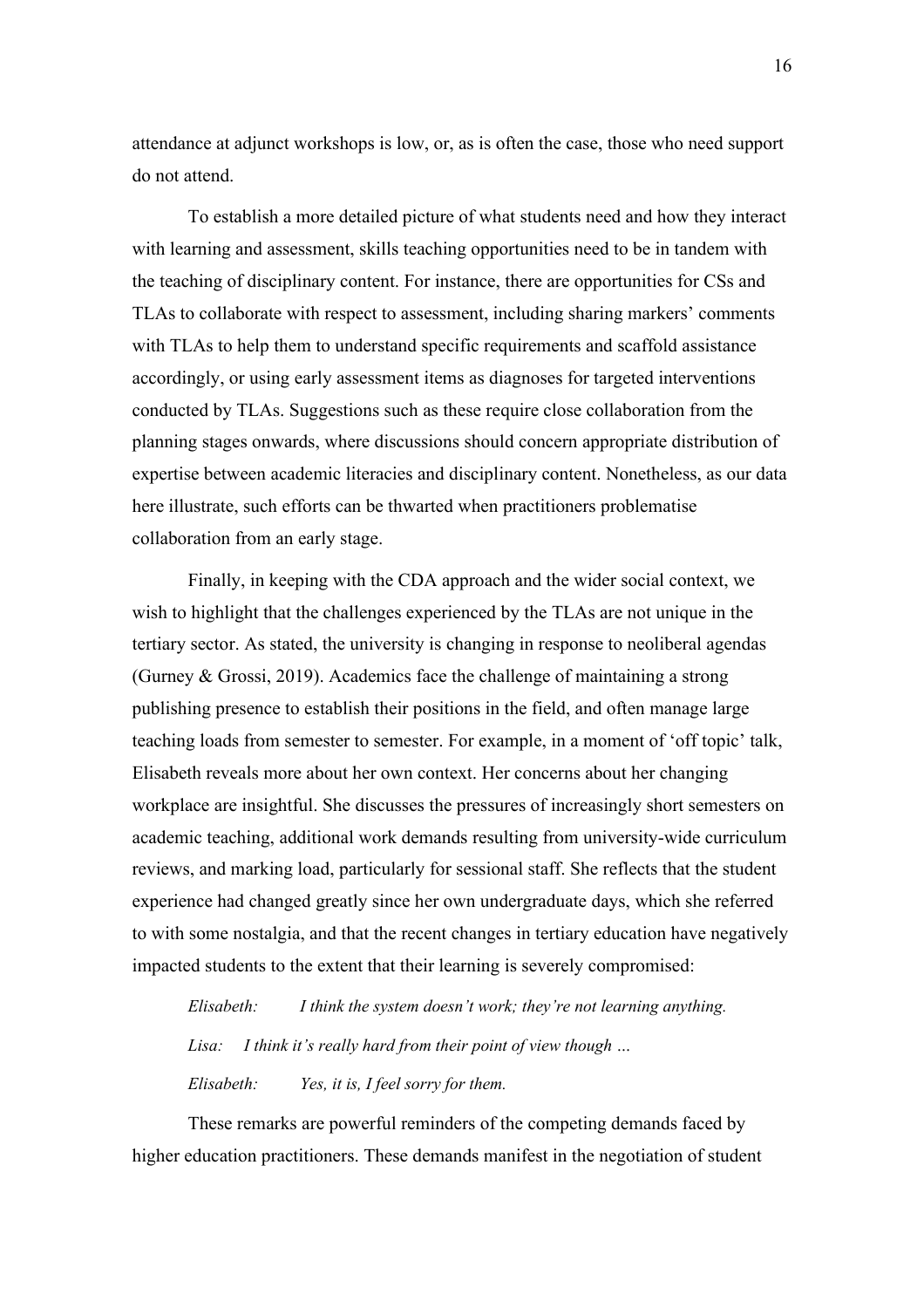support, which is directly impacted by the challenges that academic staff face in meeting their own timelines. Despite good intentions, they often find it logistically difficult to create space to provide meaningful support for students.

As a result, the nature of student support is often ad hoc (see Gurney & Grossi, 2019), and exchanges between TLAs and CSs become fleeting, last minute, or one-off encounters. In such an atmosphere, establishing partnerships which entail true collaboration and recognition of the TLAs' depth of expertise is very difficult. As indicated by the 'off topic' talk above, challenges to embedding require a strategic approach to build effective and sustainable partnerships.

## **Conclusion**

In this article, we have drawn on interactional data to illuminate salient challenges inherent to negotiating student support in the contemporary university. The third space in the tertiary sector is shared and, at times, can seem crowded. Different professionals seek to work with CSs to support diverse student populations. TLAs are tasked with networking and enacting embedding work, which is challenging when operating from a marginalised position. Challenges can result from misunderstandings when professionals are required to collaborate in cross-disciplinary partnerships but do not necessarily have shared knowledge of each other's expertise.

Hierarchies and power imbalances between professional groups have the potential to impact quality and negotiation of support. TLAs are often compelled to smooth interactions in order to manage collaborations and prove their value to the institution, while attempting to establish themselves in the third space, which itself relies on shared understandings. In this sense, the TLA discourse of support does not match the institutional discourse on how and when support is to be provided.

We understand that power structures are not static, and that the difficulties we have described in these TLAs' attempts to establish collaborative working relationships, which they perceived in this case to be their responsibility and not that of the CS, may diminish over time. The ability to establish and maintain such networks is regarded as a hallmark of success in the field, and 'building relationships' is often quoted as the way to ensure it. Over time, team dynamics may change, as members of the teams get to know each other and build on their knowledge of academic support models, their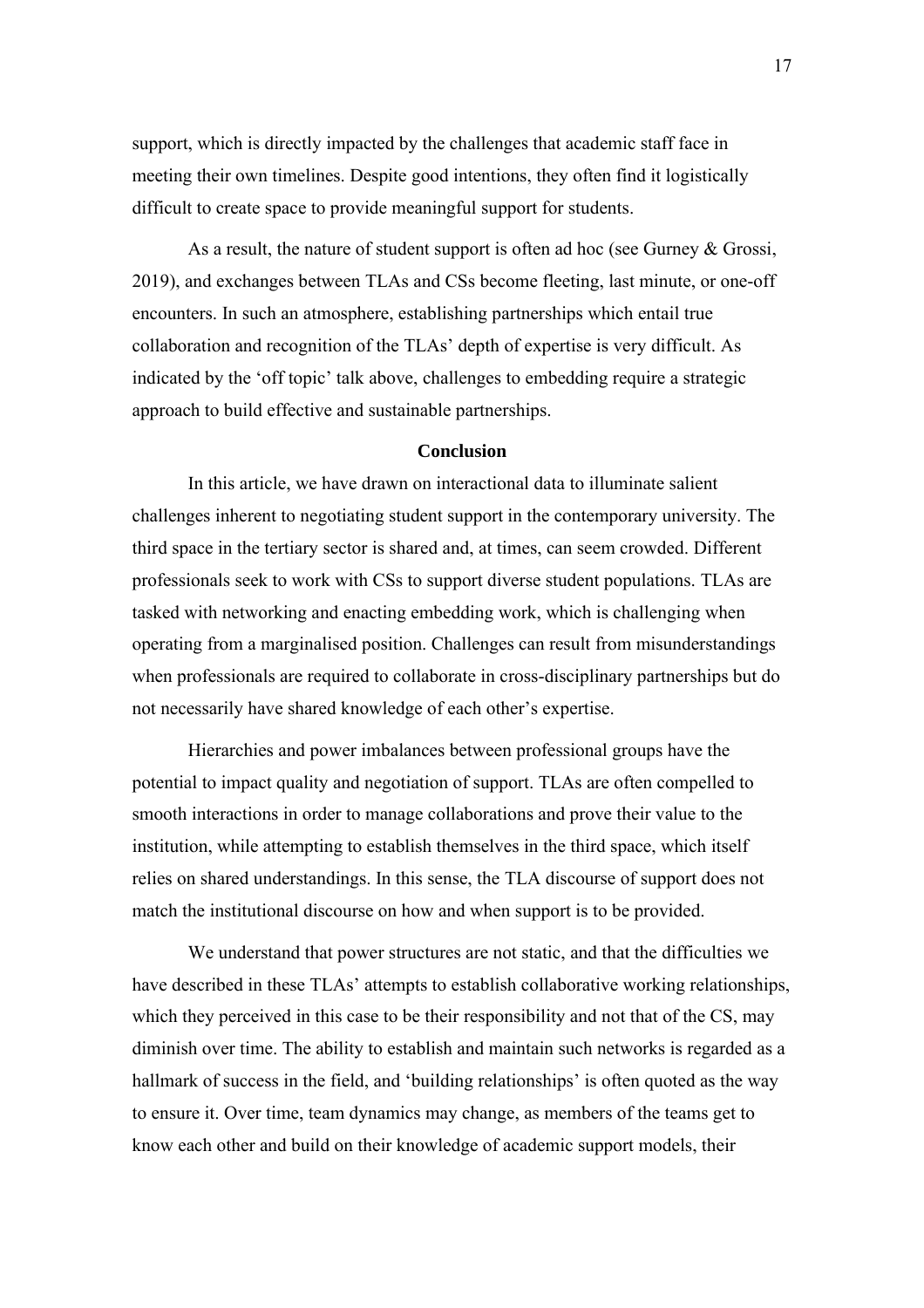expertise and their own interactional norms. While much of the success of this way of working currently lies in the negotiation and rapport-building skills of the TLAs, we maintain that it is also the responsibility of the institution—using a more strategic approach—to better position TLAs and other professionals within teaching teams where their work can be better understood and articulated.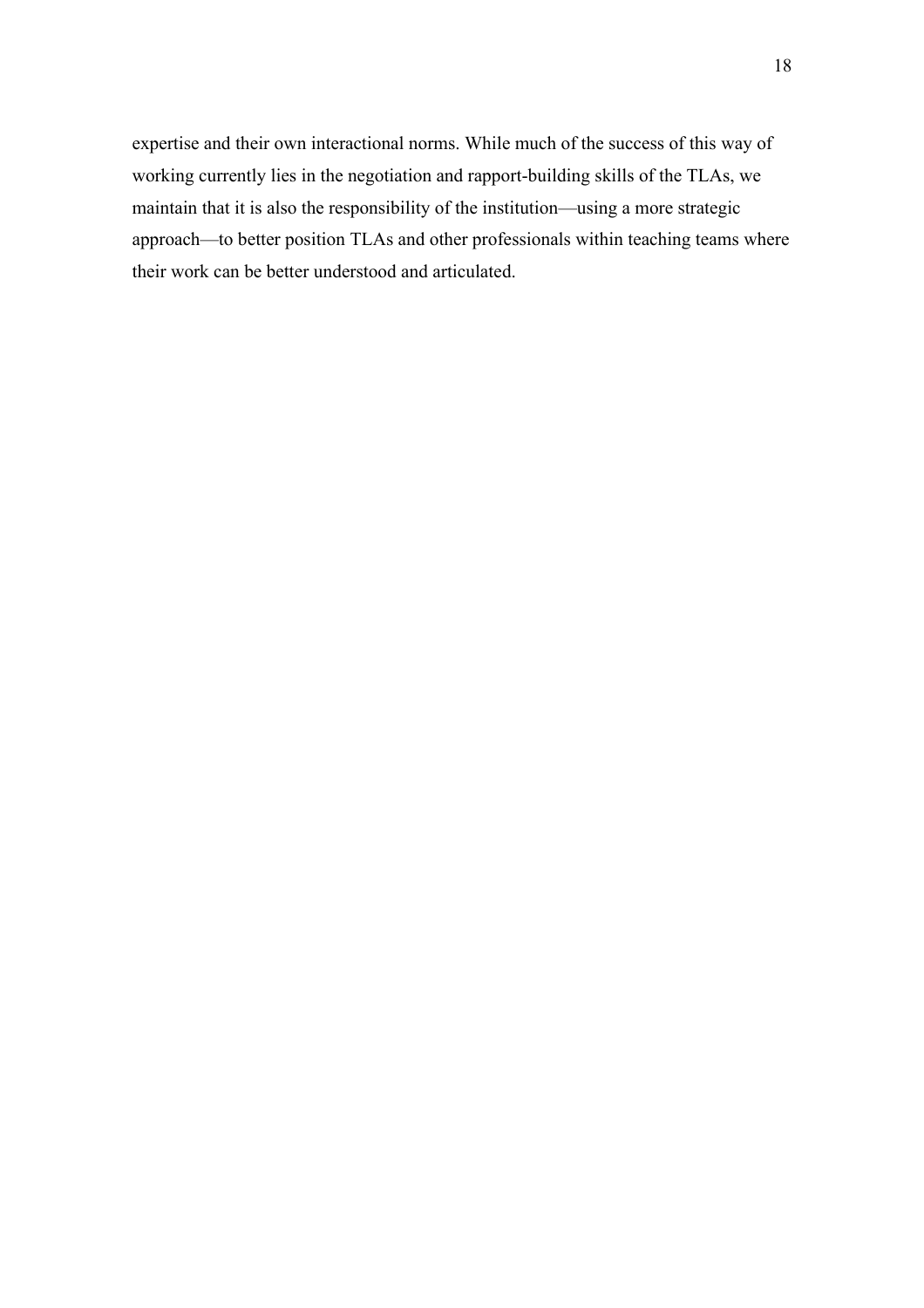#### **References**

- Angouri, J. (2012). Managing disagreement in problem solving meeting talk. *Journal of Pragmatics*, *44*(12), 1565-1579.<https://doi.org/10.1016/j.pragma.2012.06.010>
- Angouri, J. (2018). *Culture, discourse, and the workplace*. Routledge.
- Angouri, J., & Mondada, L. (2018). Meetings. In R. Wodak & B. Forchtner (Eds.), *The Routledge handbook of language and politics* (pp. 468-484). Routledge.
- Angouri, J., Marra, M. & Holmes, J. (2018). Introduction: Negotiating boundaries at work. In J. Angouri, M. Marra, & J. Holmes (Eds.), *Boundaries at work: Talking and transitions* (pp. 1-8). Edinburgh University Press.
- Arkoudis, S. (2018). Integrating communication skills through distributed expertise. *HERDSA News, 40*(1), 3-4.

<https://search.informit.com.au/documentSummary;dn=339690457043707;res=IELHSS>

- Asmuß, B., & Svennevig, J. (2009). Meeting talk: An introduction. *Journal of Business Communication, 46*(1), 3-22.<https://doi.org/10.1177/0021943608326761>
- Baik, C., & Greig, J. (2009). Improving the academic outcomes of undergraduate ESL students: The case for discipline‐based academic skills programs. *Higher Education Research & Development, 28*(4), 401-416.<https://doi.org/10.1080/07294360903067005>
- Benzie, H. J., Pryce, A., & Smith, K. (2016). The wicked problem of embedding academic literacies: Exploring rhizomatic ways of working through an adaptive leadership approach. *Higher Education Research & Development, 36*(2), 227-240. <https://doi.org/10.1080/07294360.2016.1199539>
- Bhabha, H. K. (1990). The third space: Interview with Homi Bhabha. In J. Rutherford (Ed.), *Identity: Community, culture, difference* (pp. 207-221). Lawrence and Wishart.
- Bhabha, H. K. (1994). *The location of culture*. Routledge.
- Briguglio, C. (2014). *Working in the third space: Promoting interdisciplinary collaboration to embed English language development into the disciplines*. [http://altf.org/wpcontent/uploads/2016/08/Briguglio\\_C\\_NTF\\_report\\_2014.pdf](http://altf.org/wpcontent/uploads/2016/08/Briguglio_C_NTF_report_2014.pdf)
- Brown, P., & S. Levinson. (1978). *Politeness*. Cambridge University Press.
- Brown, P., & Levinson, S. (1987). *Politeness: Some universals in language usage*. Cambridge University Press.
- Brucken, A., & Delly, P. (2009). Can business principles be adapted to higher education to improve the provision of study support to diverse student cohorts? *The International Journal of Learning: Annual Review, 16*(4), 13-26. [https://doi.org/10.18848/1447-](https://doi.org/10.18848/1447-9494/CGP/v16i04/46236) [9494/CGP/v16i04/46236](https://doi.org/10.18848/1447-9494/CGP/v16i04/46236)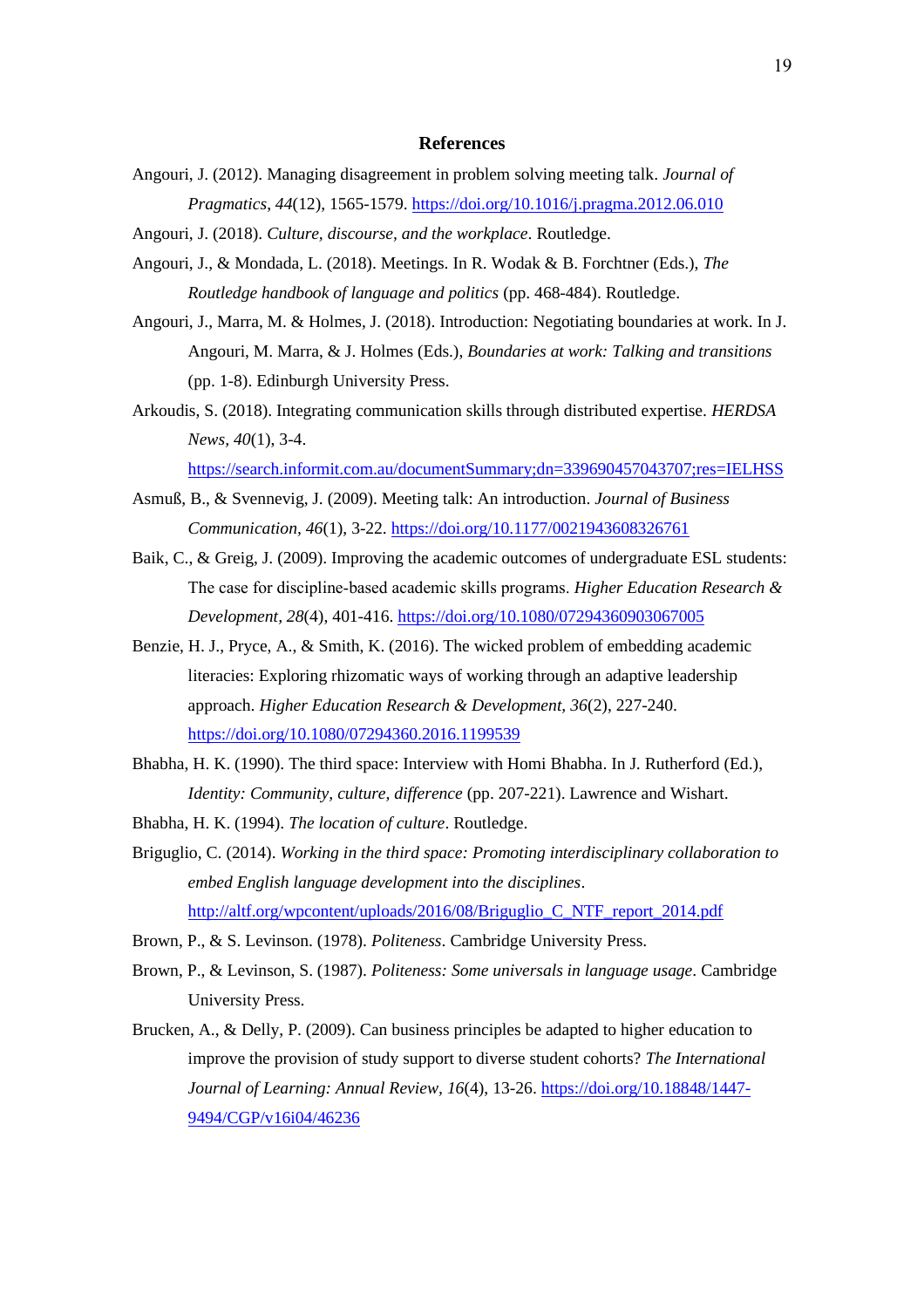- Cameron, C. (2018). Tertiary learning advisors in Aotearoa/New Zealand: Part three: Why do we stay? Rewards and challenges. [Special issue: Identity and opportunity]. *ATLAANZ Journal*, *3*: 44-66.<https://doi.org/10.26473/ATLAANZ.2018.1/002>
- Chahal, D., Rodriguez, J. M., & Schneider, B. (2019). 'The rules above the bed': Academic language and learning as hospitality. *Higher Education Research & Development, 38*(5), 893-906.<https://doi.org/10.1080/07294360.2019.1609915>
- Chanock, K. (2011a). A historical literature review of Australian publications in the field of academic language and learning in the 1980s: Themes, schemes, and schisms. Part one. *Journal of Academic Language and Learning, 5*(1), A36-A58. <https://journal.aall.org.au/index.php/jall/article/view/119>
- Chanock, K. (2011b). A historical literature review of Australian publications in the field of academic language and learning in the 1980s: Themes, schemes, and schisms. Part two. *Journal of Academic Language and Learning*, *5*(1), A59-A87. <https://journal.aall.org.au/index.php/jall/article/view/120>
- Choi, S., & Richards, K. (2017). The dynamics of identity struggle in interdisciplinary meetings in higher education. In D. Van De Mieroop & S. Schnurr (Eds.), *Identity struggles: Evidence from workplaces around the world* (pp. 65-184). John Benjamins.
- Choi, S., & Schnurr, S. (2014). Exploring distributed leadership: Solving disagreements and negotiating consensus in a 'leaderless' team. *Discourse Studies*, *16*(1), 3-24. <https://doi.org/10.1177/1461445613508891>
- Davies, B., & Harré, R. (1990). Positioning: The discursive production of selves. *Journal for the Theory of Social Behaviour*, *20*(1), 43-63. [https://doi.org/10.1111/j.1468-](https://doi.org/10.1111/j.1468-5914.1990.tb00174.x) [5914.1990.tb00174.x](https://doi.org/10.1111/j.1468-5914.1990.tb00174.x)
- Evans, S., Henderson, A., & Ashton-Hay, S. (2019). Defining the dynamic role of Australian academic skills advisors. *Higher Education Research & Development, 38*(6), 1121- 1137.<https://doi.org/10.1080/07294360.2019.1616676>
- Fairclough, N. (2010). *Critical discourse analysis: The critical study of language*. Pearson Education Limited.
- Fairclough, N. (2013). Critical discourse analysis and critical policy studies. *Critical Policy Studies*, *7*(2), 177-197. https://doi.org/10.1080/19460171.2013.798239
- Fraser, T. (2019). Re-imagining the 'third space': Writing strategies for research in the creative arts. *ATLAANZ Journal*, *4*(1), 30-56[. https://doi.org/10.26473/ATLAANZ.2019.1/003](https://doi.org/10.26473/ATLAANZ.2019.1/003)
- Frost, S., & Jean, P. M. (2003). Bridging the disciplines: Interdisciplinary discourse and faculty scholarship. *The Journal of Higher Education*, *74*: 119-149. <https://doi.org/10.1353/jhe.2003.0013>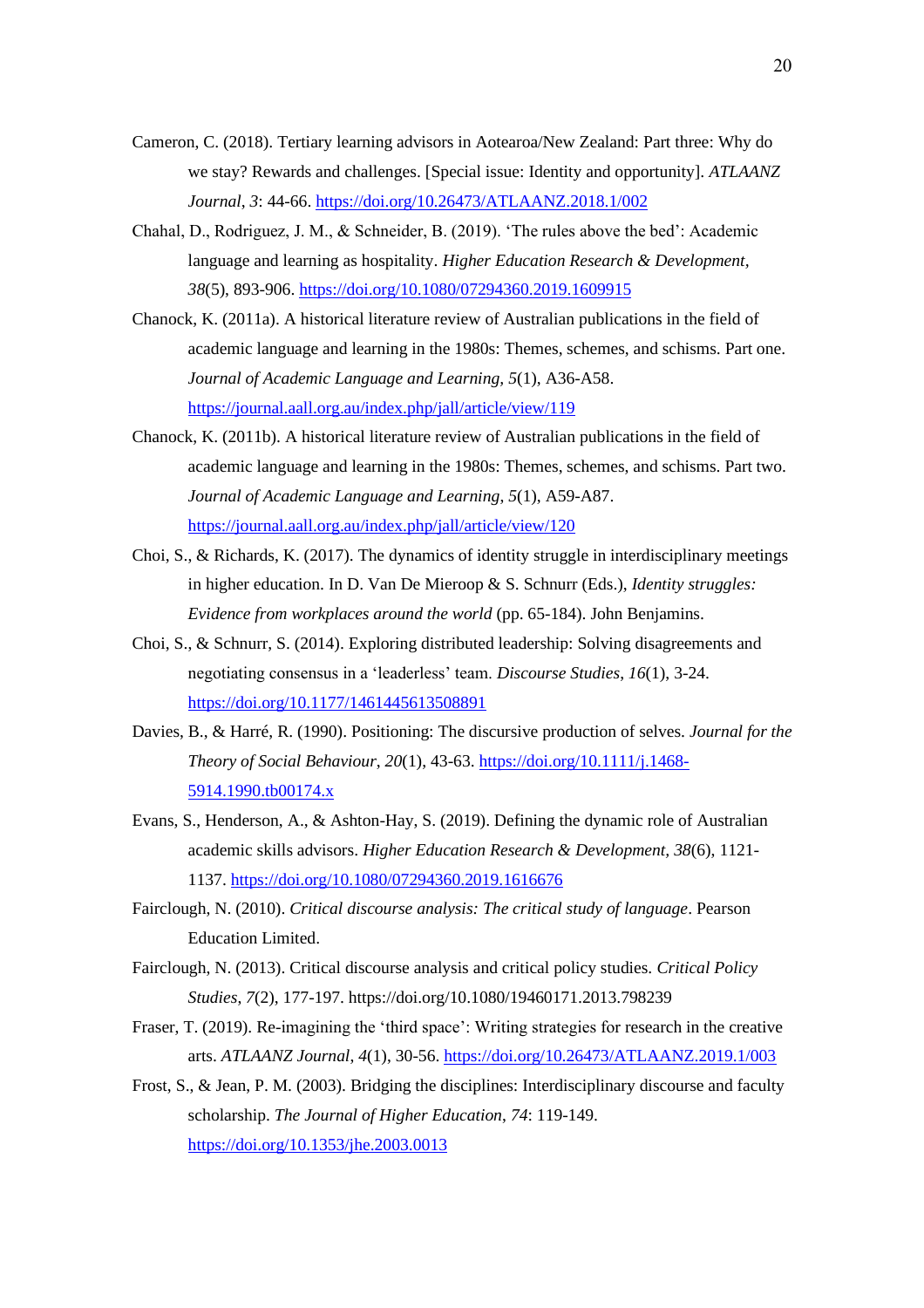- Gee, J. P. (2014). *How to do discourse analysis: A toolkit*. Routledge.
- Gee, J. P., & Lankshear, C. (1995). The new work order: Critical language awareness and 'fast capitalism' texts". *Discourse: Studies in the Cultural Politics of Education, 16*(1), 5-19. <https://doi.org/10.1080/0159630950160102>
- Gee, J. P., Hull, G., & Lankshear, C. (1996). *The new work order: Behind the language of the new capitalism*. Allen & Unwin.
- Grossi, V., & Gurney, L. (2020). "Is it ever enough?" Exploring academic language and learning advisory identities through small stories. *Discourse Studies*, *22*(1), 32–47. <https://doi.org/10.1177/1461445619887540>
- Gurney, L., & Grossi, V. (2021). Exploring contours of the entrepreneurial self in the contemporary university: developing learning and teaching under neoliberal conditions. *The International Journal for Academic Development*. 1-12. <https://doi.org/10.1080/1360144X.2021.1919681>
- Gurney, L., & Grossi, V. (2019). Performing support in higher education: negotiating conflicting agendas in academic language and learning advisory work. *Higher Education Research and Development*, *38*(5), 940–953. <https://doi.org/10.1080/07294360.2019.1609916>
- Harris, A. J., & Ashton, J. (2011). Embedding and integrating language and academic skills: An innovative approach. *Journal of Academic Language and Learning, 5*(2), A73-A87. <https://journal.aall.org.au/index.php/jall/article/view/158>
- Hildson, J. (2018). *The significance of the field of practice 'learning development' in UK higher education*. [Doctoral disssertation, Plymouth Institute of Education]. <https://pearl.plymouth.ac.uk/handle/10026.1/10604>
- Iedema, R., & Scheeres, H. (2003). From doing work to talking work: Renegotiating knowing, doing and identity. *Applied Linguistics, 24*(3), 306-337. <https://doi.org/10.1093/applin/24.3.316>
- Johnson, S., Veitch, S., & Dewiyanti, S. (2015). A framework to embed communication skills across the curriculum: A design-based research approach. *Journal of University Teaching & Learning Practice, 12*(4), 1-14.<https://ro.uow.edu.au/jutlp/vol12/iss4/6>
- Kramsch, C. (1993). *Culture and context in language teaching*. Oxford University Press.
- Larcombe, W., & Malkin, I. (2008). Identifying students likely to benefit from language support in first‐year law. *Higher Education Research & Development*, *27*(4). 319-329. <https://doi.org/10.1080/07294360802406791>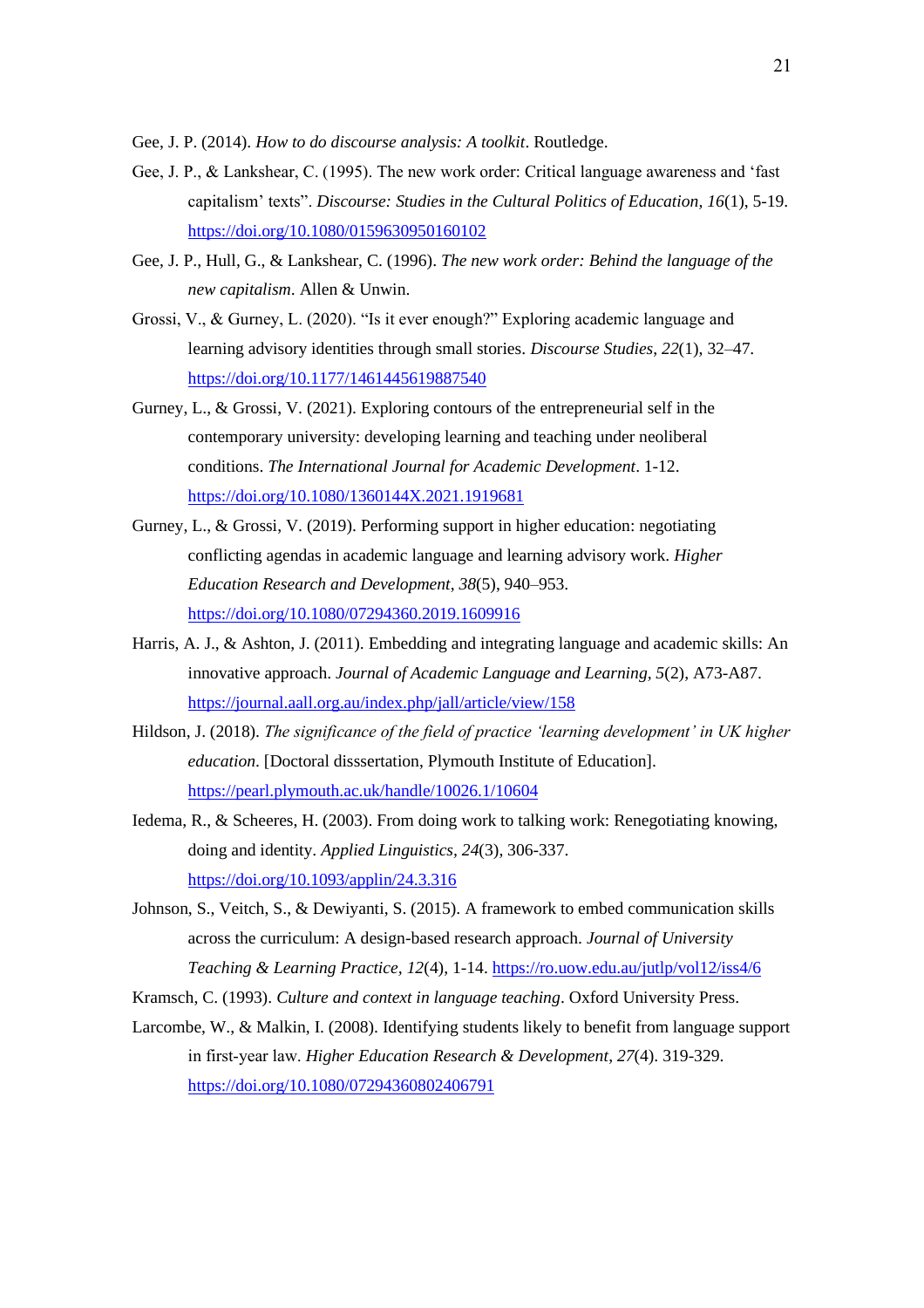- Lea, M. R., & Street, B. V. (1998). Student writing in higher education: An academic literacies approach. *Studies in Higher Education, 23*(2), 157-172. <https://doi.org/10.1080/03075079812331380364>
- Lea, M. R., & Street, B. V. (2006). The 'academic literacies' model: Theory and applications. *Theory into Practice*, *45*(4), 368-377. [https://doi.org/10.1207/s15430421tip4504\\_11](https://doi.org/10.1207/s15430421tip4504_11)
- Lemke, T. (2001). The birth of bio-politics: Michel Foucault's lecture at the Collège De France on neo-liberal governmentality. *Economy and Society*, *30*(2), 190-207. <https://doi.org/10.1080/03085140120042271>
- Locher, M. A., & Watts, R. J. (2005). Politeness theory and relational work. *Journal of Politeness Research: Language, Behaviour, Culture*, *1*(1), 9-33. <https://doi.org/10.1515/jplr.2005.1.1.9>
- Macdonald, S., Schneider, B., & Kett G. (2013). Scenarios for collaboration: Idiosyncratic and ad hoc. *Journal of Academic Language and Learning, 7*(2), A11-A19. <https://journal.aall.org.au/index.php/jall/article/view/280>
- Maldoni, A. (2018). 'Degrees of deception' to degrees of proficiency: Embedding academic literacies into the disciplines. *Journal of Academic Language and Learning*, *12*(2), 457- 469.<https://journal.aall.org.au/index.php/jall/article/view/408>
- Murray, N. L. (2010). Conceptualising the English language needs of first year university students. *The International Journal of the First Year in Higher Education, 1*(1), 55-64. <https://doi.org/10.5204/intjfyhe.v1i1.19>
- Percy, A. (2011). A new age in higher education or just a little bit of history repeating? Linking the past, present and future of ALL in Australia. *Journal of Academic Language and Learning*, *5*(2), A131-A144.<https://journal.aall.org.au/index.php/jall/article/view/179>
- Percy, A. (2015). A critical turn in higher education research: Turning the critical lens on the academic language and learning educator. *Discourse Studies in the Cultural Politics of Education*, *36*(6), 881-893.<https://doi.org/10.1080/01596306.2014.904069>
- Pomerantz, A. (1984). Agreeing and disagreeing with assessments: Some features of preferred/dispreferred turn shapes. In J. M. Atkinson & J. Heritage (Eds.), *Structures of social action* (pp. 57-101). Cambridge University Press.
- Schnurr, S., & Van De Mieroop, D. (2017). Introduction: A kaleidoscopic view of identity struggles at work. In D. Van De Mieroop & S. Schnurr (Eds.), *Identity struggles: Evidence from workplaces around the world* (pp. 1-20). John Benjamins.
- Scouller, K., Bonanno, H., Smith, L., & Krass, I. (2008). Student experience and tertiary expectations: Factors predicting academic literacy amongst first‐year pharmacy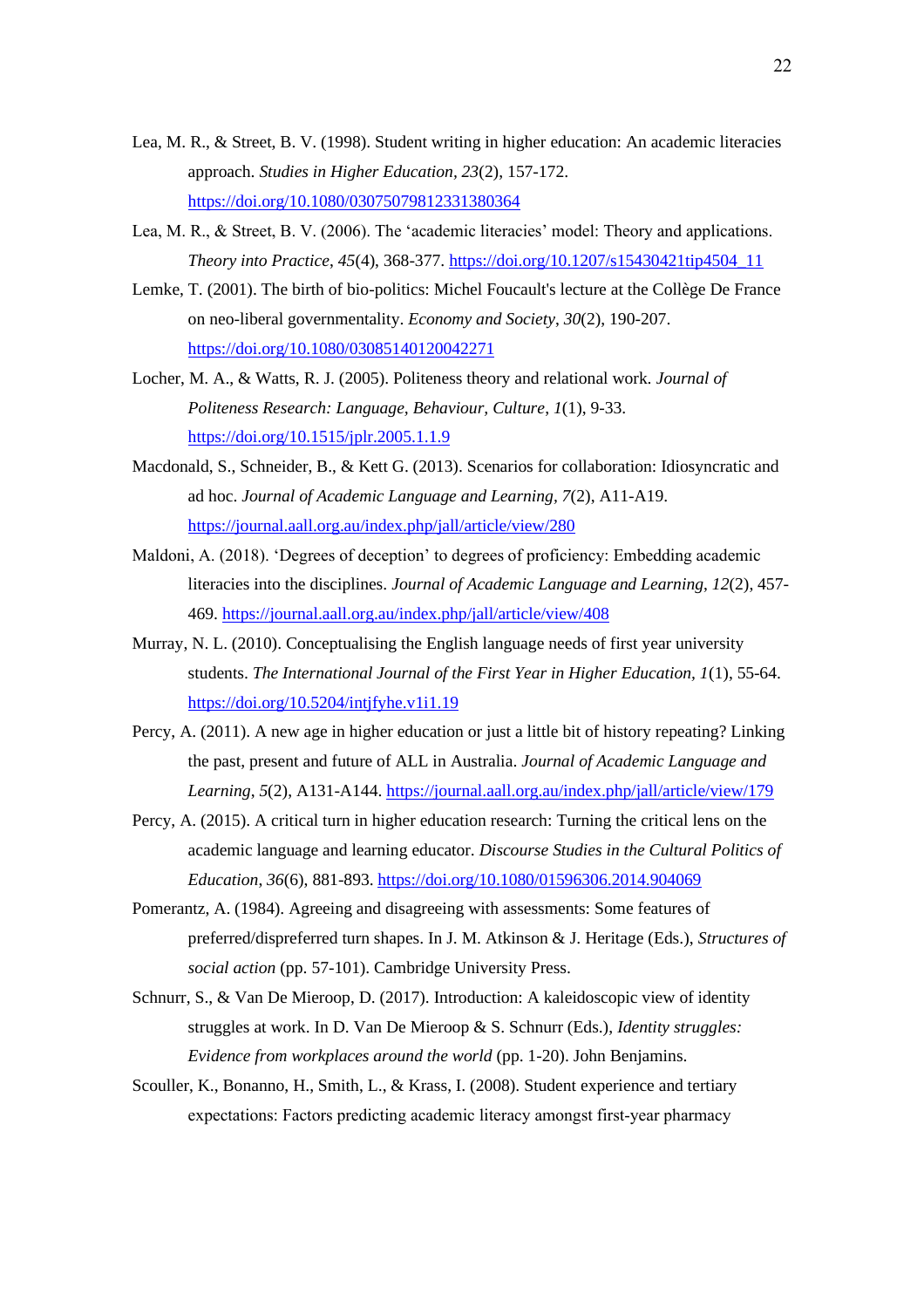students. *Studies in Higher Education, 33*(2), 167-178. <https://doi.org/10.1080/03075070801916047>

- Stevenson, M. D., & Kokkin, B. A. (2007). Pinned to the margins? The contextual shaping of scademic language and learning practice. *Journal of Academic Language and Learning,* (1), A44-A54.<https://journal.aall.org.au/index.php/jall/article/view/38>
- Stratilas, K. (2011). The evolving nature of support: A new horizon. *Journal of Academic Language and Learning*, *5*(2), A44-A49. <https://journal.aall.org.au/index.php/jall/article/view/149>
- Strauss, P. (2013). 'I don't think we're seen as a nuisance': The positioning of postgraduate learning advisors in New Zealand universities. *TEXT: Journal of Writing and Writing Courses*, (Special Issue 21), 1-15.
- Thies, L. C. (2012). Increasing student participation and success: Collaborating to embed academic literacies into the curriculum. *Journal of Academic Language and Learning*, *6*(1), A15-A31.<https://journal.aall.org.au/index.php/jall/article/view/127>
- Torres, C. A. (2011). Public universities and the neoliberal common sense: Seven iconoclastic theses. *International Studies in Sociology of Education, 21*(3), 177-197. <https://doi.org/10.1080/09620214.2011.616340>
- Veitch, S., & Johnson, S., & Mansfield, C. (2016). Collaborating to embed the teaching and assessment of literacy in education: A targeted unit approach. *Journal of Academic Language and Learning, 10*(2), A1-A10. <https://journal.aall.org.au/index.php/jall/article/view/372>
- Whitchurch, C. (2008). Shifting identities and blurring boundaries: The emergence of third space professionals in UK higher education. *Higher Education Quarterly, 62*(4), 377- 396.<https://doi.org/10.1111/j.1468-2273.2008.00387.x>
- White, J. (2012). Scholarly identity. In T. Fitzgerald, J. White & H. Gunter (Eds.), *Hard labour? Academic work and the changing landscape of higher education* (pp. 41-64). Emerald Group Publishing Ltd.
- Wingate, U. (2006). Doing away with 'study skills'. *Teaching in Higher Education, 11* (4), 457- 469.<https://doi.org/10.1080/13562510600874268>
- Wingate, U. (2018). Academic literacy across the curriculum: Towards a collaborative instructional approach. *Language Teaching, 51* (3), 349-364. <https://doi.org/10.1017/S0261444816000264>
- Wingate, U., Andon, N., & Cogo, A. (2011). Embedding academic writing instruction into subject teaching: A case study. *Active Learning in Higher Education*, *12* (1), 69-81. <https://doi.org/10.1177/1469787410387814>